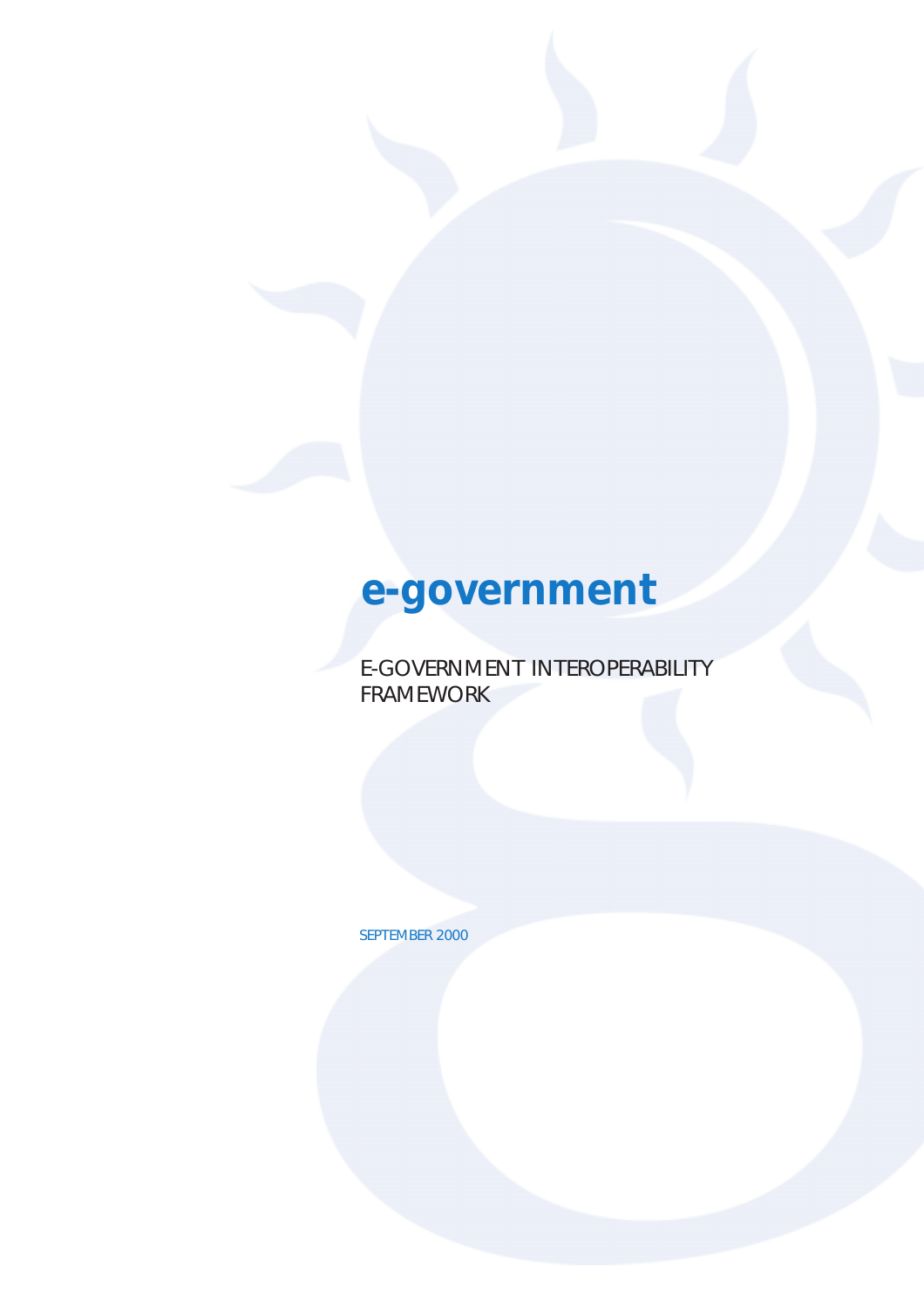#### © Crown copyright 2000

The text in this document may be reproduced free of charge in any format or media without requiring specific permission. This is subject to the material not being used in a derogatory manner or in a misleading context. The source of the material must be acknowledged as Crown copyright and the title of the document must be included when being reproduced as part of another publication or service.

First published 2000

ISBN 0 7115 0401 6

Online copies of this document available at: http://www.citu.gov.uk/egif.htm

[The Office of the e-Envoy](http://www.citu.gov.uk/egif.htm) 53 Parliament Street London SW1A 2NG

email: seamless@citu.gsi.gov.uk Website: www.citu.gov.uk

*Designed and typeset by Format Information Design* Website: www.format-info.co.uk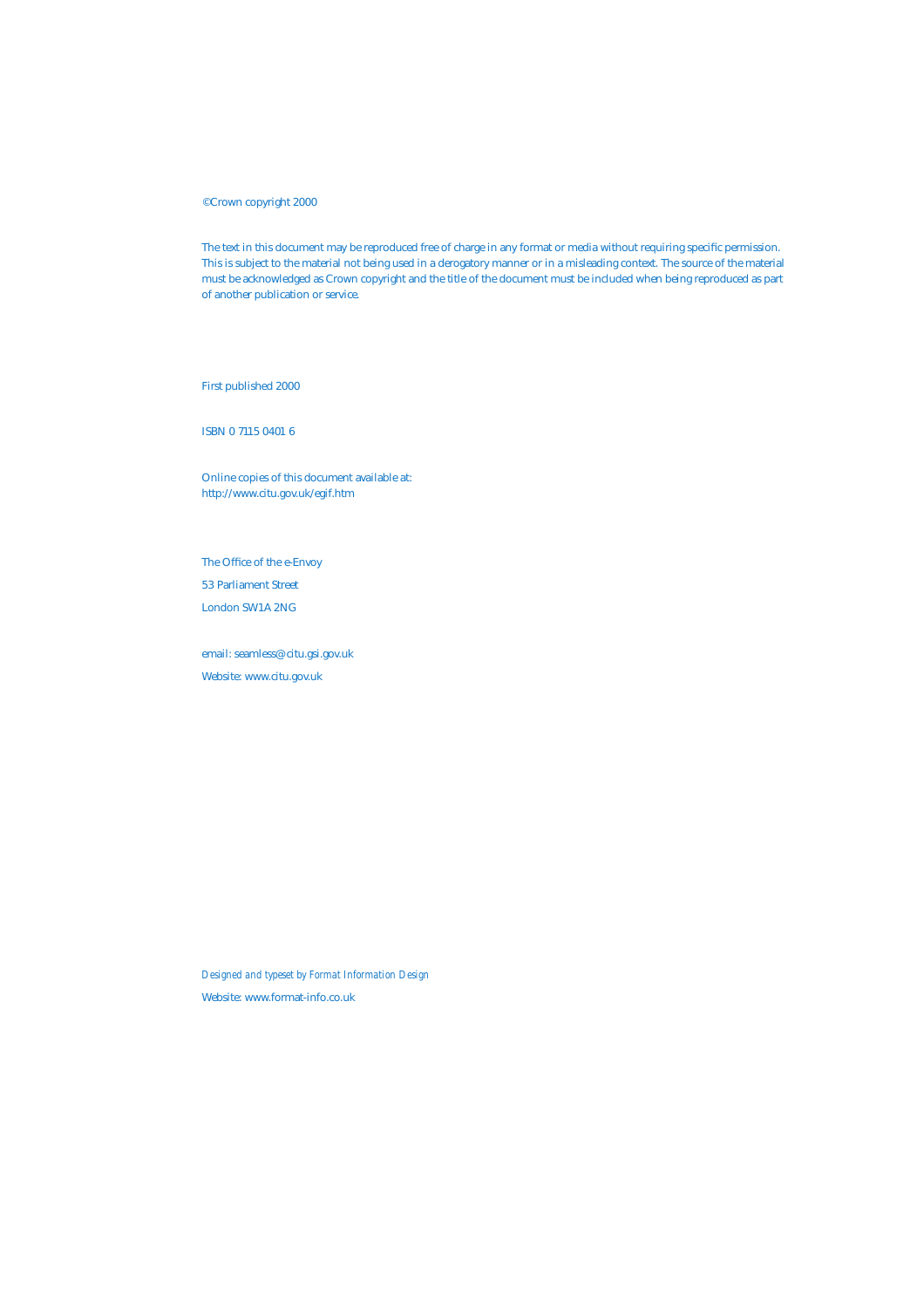# **Foreword by, Rt Hon Ian McCartney MP, Minister of State, Cabinet Office**



Information systems have the potential to transform the government and the services it provides to the public. But without consistent policies and standards to underpin those systems it will not be possible to work together to deliver 'joined up' services.

This policy document prescribes the technical standards and policies that will act as the foundation of our **e-government strategy**. These standards will allow information to flow seamlessly across the public sector and will provide citizens and business with better access to government services. In addition, by adopting Internet and World Wide Web standards, the Framework aligns government with the rest of industry and serves as a basis for reducing the costs and risks [associated with carrying](http://www.citu.gov.uk/iagc/strategy.htm) out major IT projects.

We are aware that the electronic world is changing rapidly but thanks to our internet based change management process, we intend not only to keep pace with this change, but where necessary, to act as a lead in the adoption of innovative market leading solutions. This is why I have set up the UK GovTalk website so that you can check the very latest public sector standards and comment on these, and also provide us with innovative proposals for solving some of our generic IT problems.

This **interoperability framework**, as a cornerstone of the **e-government strategy**, will enable us to address the challenges of today's diverse systems and position ourselves for new opportunities in the future.

In receiving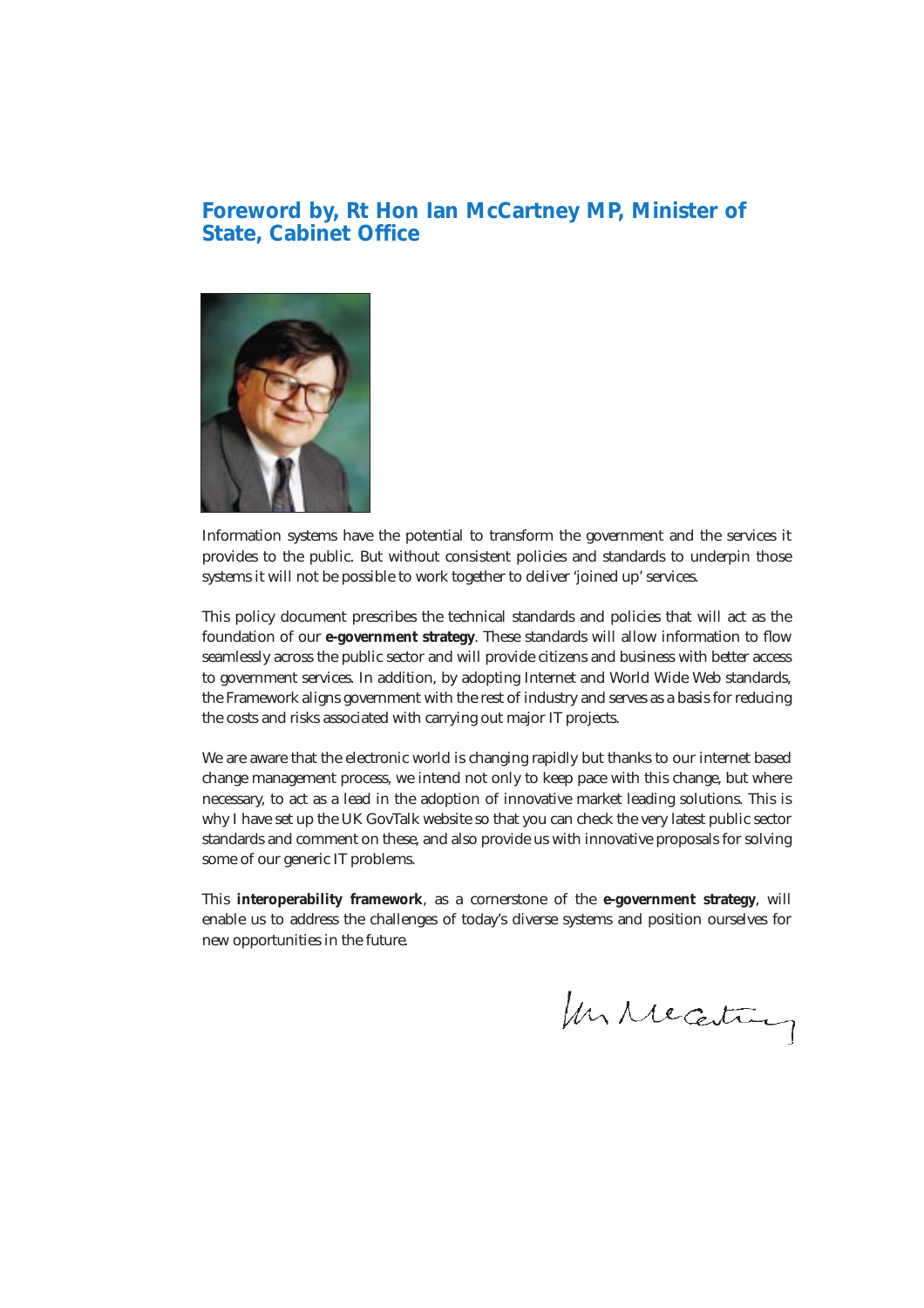# <span id="page-3-0"></span>**Contents**

|   | <b>Executive summary</b>                        | 1  |
|---|-------------------------------------------------|----|
| 1 | <b>Overview</b>                                 | 3  |
|   | Introduction                                    |    |
|   | Scope                                           |    |
|   | Main features                                   |    |
|   | Relationship with other initiatives             |    |
|   | Your involvement                                |    |
|   | e-GIF helpdesk                                  |    |
| 2 | Policies and technical standards                | 7  |
|   | Introduction                                    |    |
|   | Key decisions and drivers                       |    |
|   | Interconnection policies                        |    |
|   | Interconnection standards and specifications    |    |
|   | Data integration policies                       |    |
|   | Data integration standards and specifications   |    |
|   | Information access policies                     |    |
|   | Information access standards and specifications |    |
| 3 | <b>Implementation support - UK GovTalk</b>      | 15 |
|   | Introduction                                    |    |
|   | <b>Priorities</b>                               |    |
|   | UK GovTalk role and membership                  |    |
|   | Portal Data Schemas Project                     |    |
| 4 | <b>Management processes</b>                     | 19 |
|   | Governance                                      |    |
|   | Management groups                               |    |
|   | Compliance                                      |    |
|   | Change management                               |    |
|   | Consultation and innovation                     |    |
|   | Update to the e-GIF                             |    |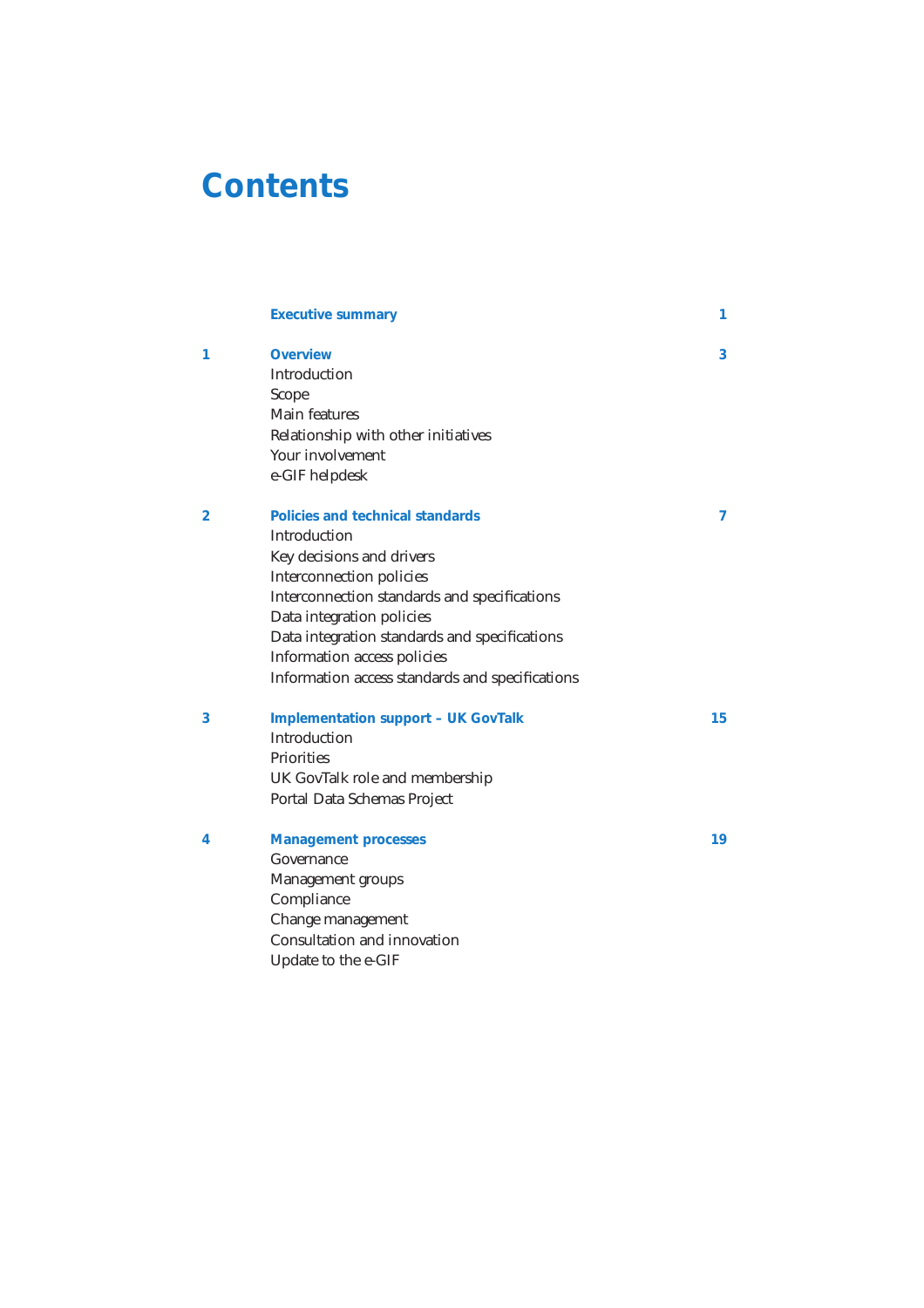# <span id="page-4-0"></span>**Executive summary**

1. Better public services tailored to the needs of the citizen and business, as envisioned in the *Modernising Government White Paper*, require the seamless flow of information across government. The e-government Interoperability Framework (e-GIF) sets out the government's technical policies and standards for achieving interoperability and information systems coherence across the public sector. The e-GIF defines the essential pre-requisite for joined-up [and web enabled government. It is a cor](http://www.citu.gov.uk/moderngov.whitepaper/4310.05.htm)nerstone policy in the overall **e-government strategy**.

2. Adherence to the e-GIF standards and policies is mandatory. They set the underlying infrastructure, freeing up public sector organisations so that they can concentrate on serving the customer through building value added information and serv[ices. It will be for the](http://www.citu.gov.uk/iagc/strategy.htm) organisations themselves to consider how their business processes can be changed to be more effective by taking advantage of the opportunities provided by increased interoperability.

3. The main thrust of the framework is to adopt the Internet and World Wide Web standards for all government systems. There is a strategic decision to adopt XML and XSL as the core standards for data integration and presentation. This includes the definition and central provision of XML schemas for use throughout the public sector. The e-GIF also adopts standards that are well supported in the market place. It is a pragmatic strategy that aims to reduce cost and risk for government systems whilst aligning them to the global Internet revolution.

4. Specifying policies and standards in themselves is not enough. Successful implementation will mean the provision of support, best practice guidance, toolkits and centrally agreed data schemas. To provide this, the government has launched the UK GovTalk initiative. This is a Cabinet Office led, joint government and industry forum for generating and agreeing XML data schemas for use throughout the public sector. Agreed and draft schemas under consultation can be found at www.govtalk.gov.uk

5. The site also contains toolkits and guidance and it outlines the UK GovTalk management processes.

6. The aims of the e-GIF will not be achieved overnight. The strategy needs to be managed as a long-term ongoing initiative and must therefore be supported by robust processes. These processes, including the roles and responsibilities of key stakeholders, committees, management and working groups, are outlined in the document.

7. It is also essential to ensure that the e-GIF remains up to date and aligned to the requirements of all stakeholders and able to embrace the potential of new technology and market developments. The e-GIF introduces an Internet based change management process which has been designed to engage and serve the stakeholder community in a dynamic way and to bring in innovations from industry on a global basis.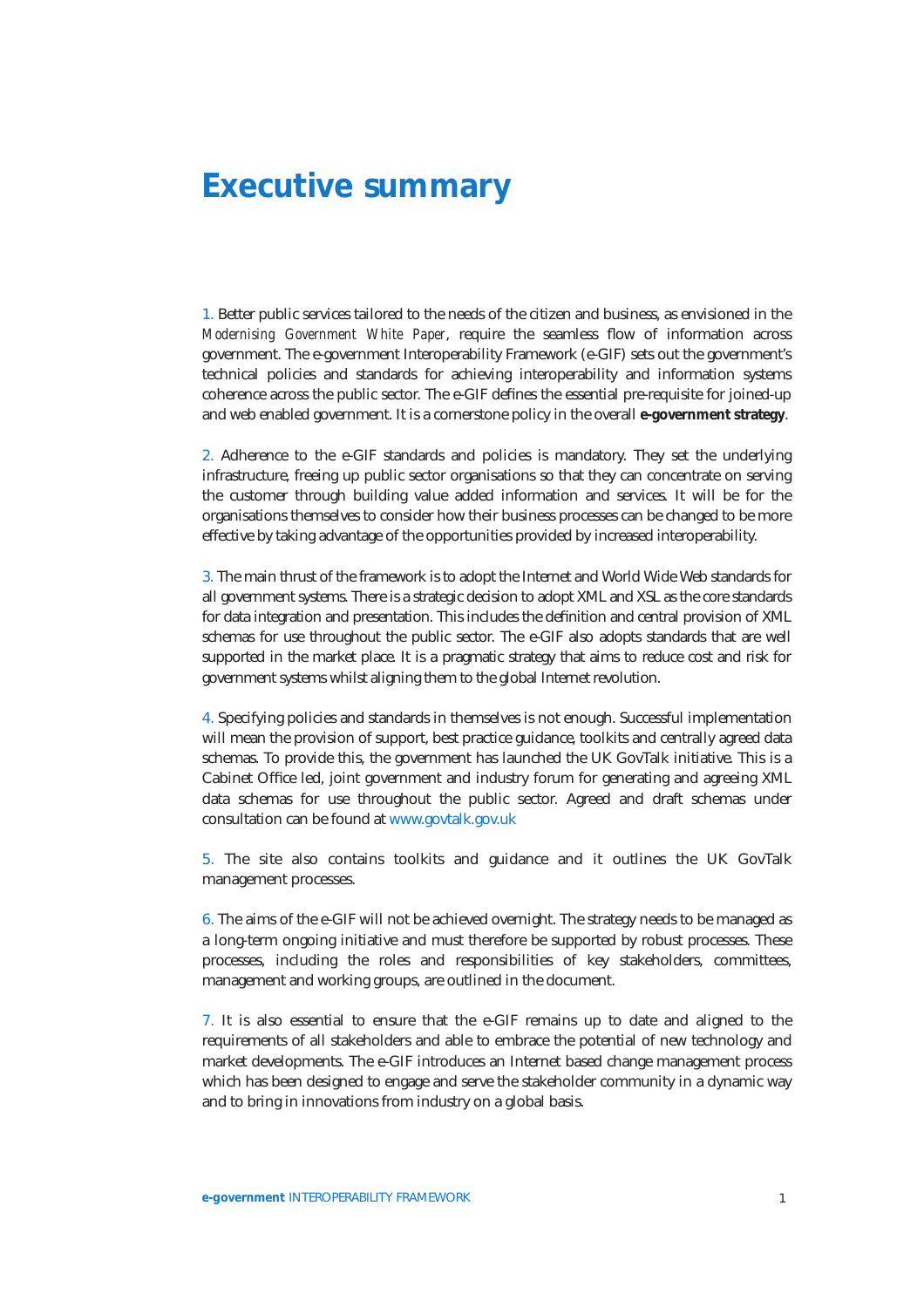<span id="page-5-0"></span>**1 Overview**

# **[Introduction](#page-3-0)**

1. Modernising government, joined-up government demands joined-up information systems. Interoperable systems working in a seamless and coherent way across the public sector hold the key to providing better services tailored to the needs of the citizen and business and at a lower cost.

2. At the same time, clearly defined policies and standards for interoperability and information are also key to staying connected to the outside world and aligned to the global information revolution. This revolution is fuelled by the explosive growth of the Internet and its technologies.

3. The e-government Interoperability Framework (e-GIF) sets out government's policies and standards for achieving interoperability and seamless information flow across government as well as the wider public sector. The e-GIF is a fundamental Framework Policy for **the e-government strategy** published in April 2000.

### **Scope**

[4. The scope of the e-GI](http://www.citu.gov.uk/iagc/strategy.htm)F includes intradepartmental systems and the interactions between:

- UK Government department and other UK Government departments
- UK Government and wider public sector
- UK Government and foreign governments (UK/EC, UK/US etc)
- UK Government and businesses (world wide)
- UK Government and citizens.

5. UK Government includes central government departments and their agencies, local government and the devolved administrations. The wider public sector includes non departmental public bodies (NDPBs) and the National Health Service.

6. The e-GIF standards are mandated on all new systems. Legacy systems which need to link to the Government Secure Intranet (GSI), Government Portal (Gateway and UK Online), the Knowledge Network or other systems, which are part of electronic service delivery, will need to comply with these standards.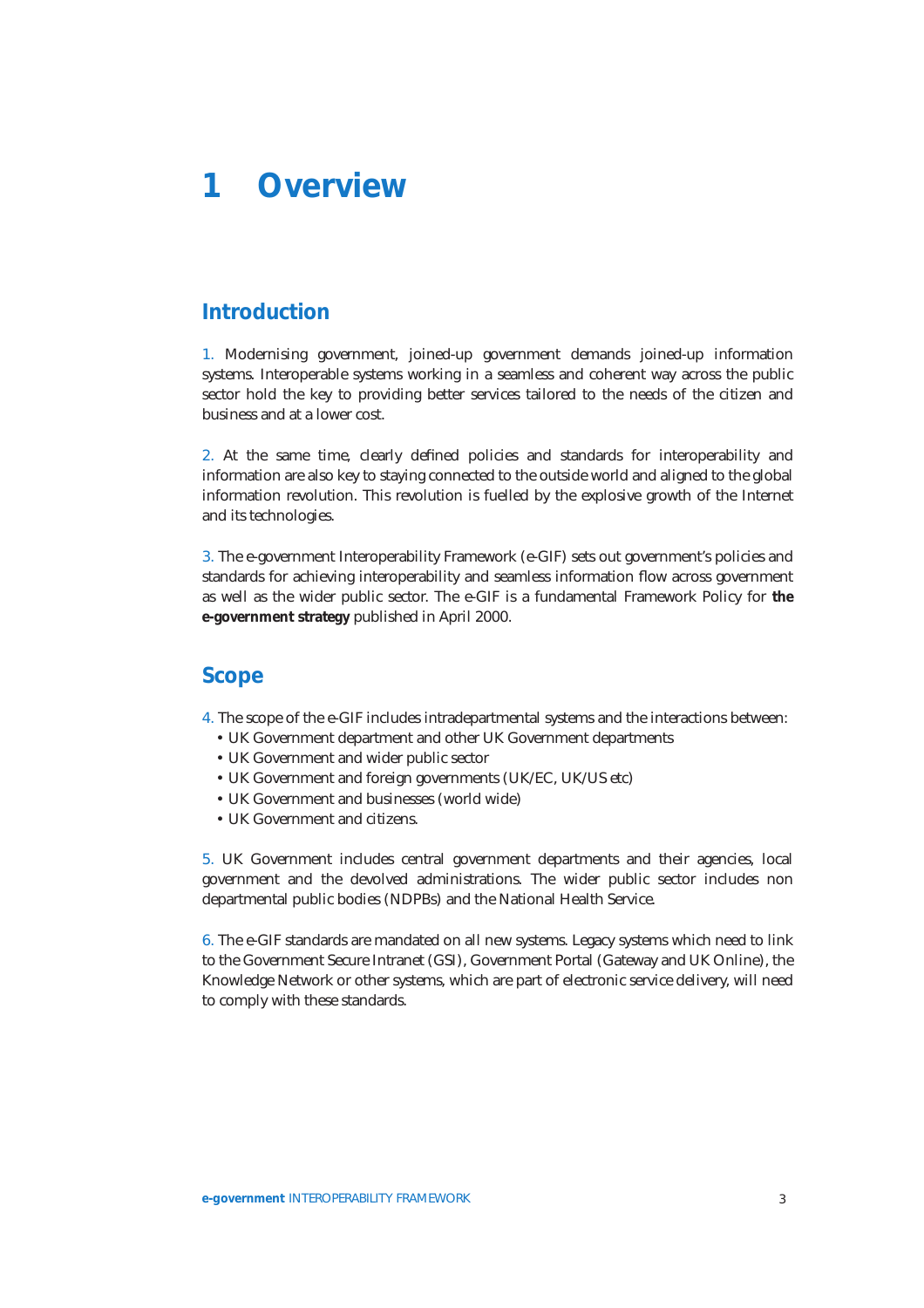### **Main features**

7. The e-GIF comprises three major components: policies and standards, strategy for XML schemas provision (the UK GovTalk initiative) and management processes. These are outlined below.

### *Policies and standards*

8. The technical policies and standards for interoperability across the public sector are specified in Section 2 of this document. These are the minimum set necessary to support the range of transactions and services across government and to integrate information systems within government. These policies and standards have also been chosen to interconnect and align government to the Internet and its future development.

9. The policies and standards in the e-GIF cover three key areas of technical policy, which are essential for interoperability. These are Interconnectivity, Data Integration and the Information Access.

10. In all of these areas, the main thrust of the specification has been to adopt the Internet and World-Wide Web standards for all government systems. There is also a strategic decision to adopt XML as the main standard for data integration. This strategy includes provision of XML Schemas for use throughout the public sector.

### *Implementation support - UK GovTalk*

11. The adoption of XML (Extensible Mark-up Language) and XSL (Extensible Stylesheet Language) form the cornerstone of the government data interoperability and integration strategy. However adopting these standards, in themselves, is not sufficient.

12. Achieving data coherence across government means that government organisations need data schemas that have been agreed for use throughout the public sector. They also need information, best practice guidance and toolkits to make implementation easier. In order to meet these demands, the government in partnership with industry has set up the UK GovTalk initiative. This initiative, managed by a cross government and industry working group, will publish on the Internet the draft and agreed XML data schemas which can then be applied to any public sector system. The group will also make available on the www.govtalk.gov.uk site the best of breed toolkits, guidance and information on XML implementation.

13. Section 3 of this document gives further details on the UK Gov[Talk initiative and ot](http://www.govtalk.gov.uk)her implementation projects.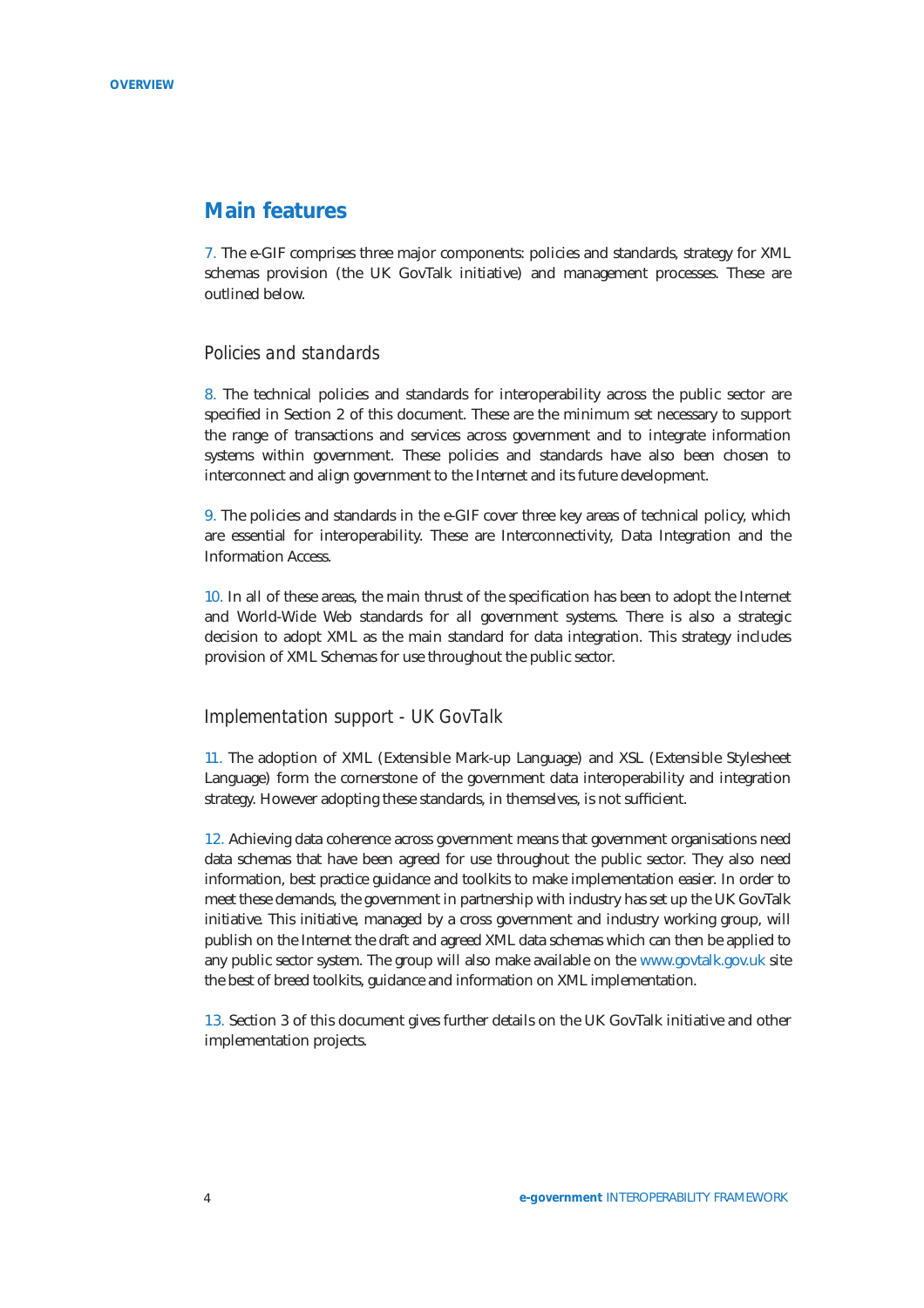### *Management processes*

14. The work of integrating and evolving information systems across the public sector is a complex on-going process. The e-GIF approach and policies must not only support and enhance Government's business process but also ensure that it stays tuned to the possibilities of new technological advances and innovations.

15. The e-GIF management processes are described in Section 4. These cover:

- a governance process that describes the roles and responsibilities, committee structures and compliance processes
- an Internet based change management process that is designed to introduce a global consultation and change process for capturing maximum stakeholder involvement and innovation.

# **Relationships with other initiatives**

16. The e-GIF is one of the policy frameworks for the **e-government strategy** of which it is an integral part. Its relationship with other initiatives is described below.

### *GSI*

17. The policies and standards specified in this framework are consistent with the Government Secure Intranet (GSI). Future developments of the GSI will also be kept consistent with the e-GIF policies and standards.

### *Electronic service delivery*

18. Following the publication of its e-commerce strategy in the *e-commerce@its.best.uk* report, the government is now looking at strategic options and priorities for services to the citizen and how government should be organised to deliver these. These citizen focused services, once defined and agreed, will act as major drivers for the types of data schemas that will need to be agreed and delivered through the UK GovTalk initiative.

### *Portals*

19. The Government Portal (UK Online and Government Gateway) will provide an easy to use, trusted and personalised service allowing the citizen to deal with government on a oneto-one basis, whilst presenting government as an integrated organisation. It aims to be the citizen's 'personal window' on government and the preferred method for the public to engage with the public sector. The Government Portal delivers a major element of the government's Information Age agenda.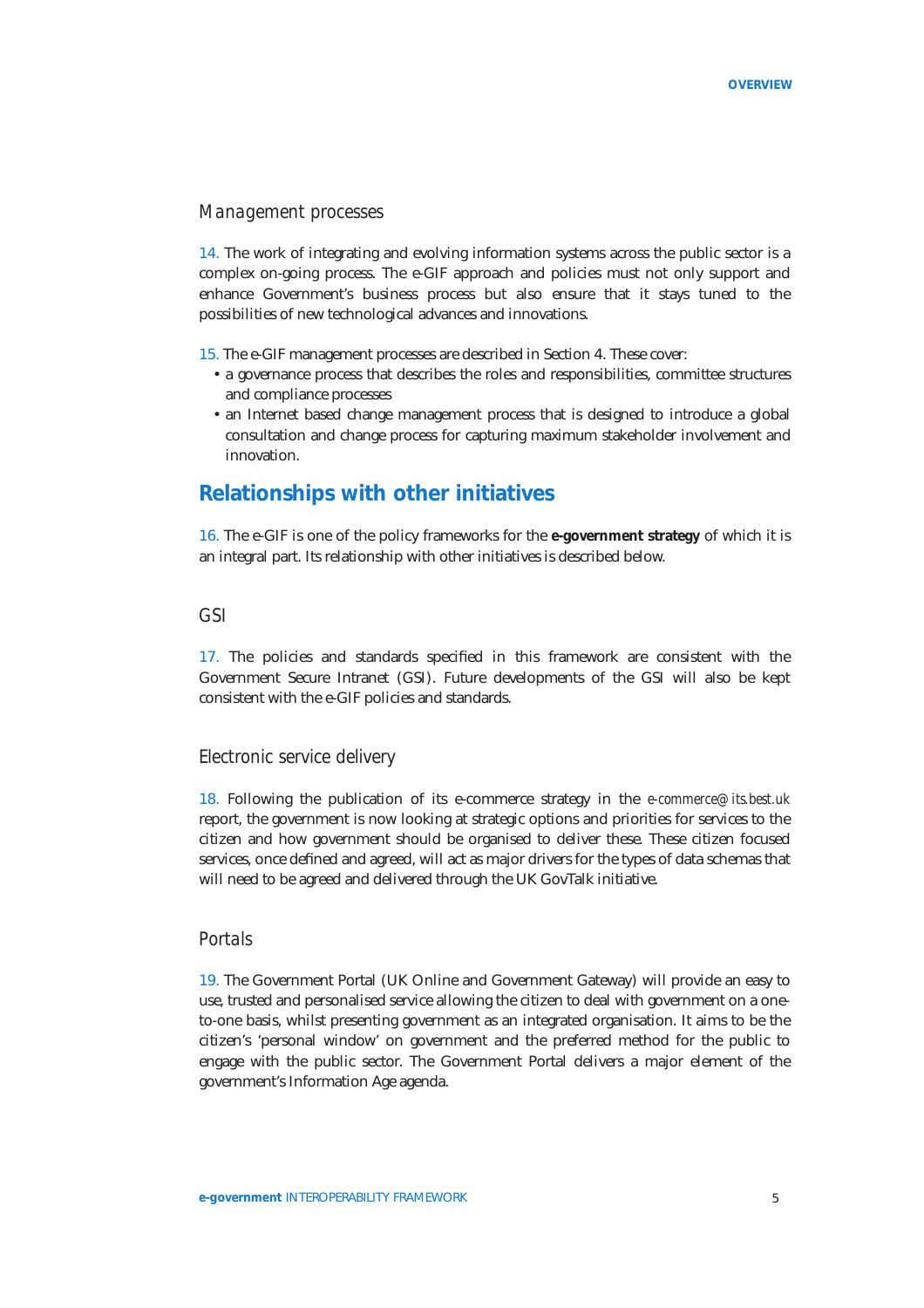20. The e-GIF policies, standards and data schemas provide the main element of the Government Portal technical architecture. The e-GIF standards are applicable to all future portal developments in government and also give the standards specification for private sector portals wishing to link up to the government portal.

### *Metadata Framework*

21. The Metadata Framework is an associated policy to the e-GIF. It provides semantic definitions for public sector metadata (how the public sector describes the information it has) and works closely with the UK GovTalk Group to ensure that these definitions are adequately expressed in XML Schemas.

### *Knowledge Network Project*

22. The Knowledge Network Project will provide a step change in the production and availability across government of fast, modern flows of knowledge, facts and figures. It will be a powerful boost for developing common metadata structures and interoperable knowledge management systems. The Knowledge Network will be kept consistent with the e-GIF policies and standards.

# **Your involvement**

23. Continual engagement of all our stakeholders in the development and implementation of the e-GIF is a fundamental policy objective. Government departments and their agencies, NDPBs, local government, the NHS, industry and the citizen are all encouraged to comment and suggest ways of improving the strategy, support and implementation of e-GIF. Our preferred way is through the Internet. There is a dedicated web site www.govtalk.gov.uk Please use the submission process, as detailed on the web site, to make your input. Alternatively, please contact us at the e-GIF Helpdesk detailed below.

### **e-GIF Helpdesk**

24. Paul Ukpai

Cabinet Office 53 Parliament Street London SW1 A2NG Tel: 020 7217 2434/2447 Fax: 020 7217 2431 e-mail: seamless@citu.gsi.gov.uk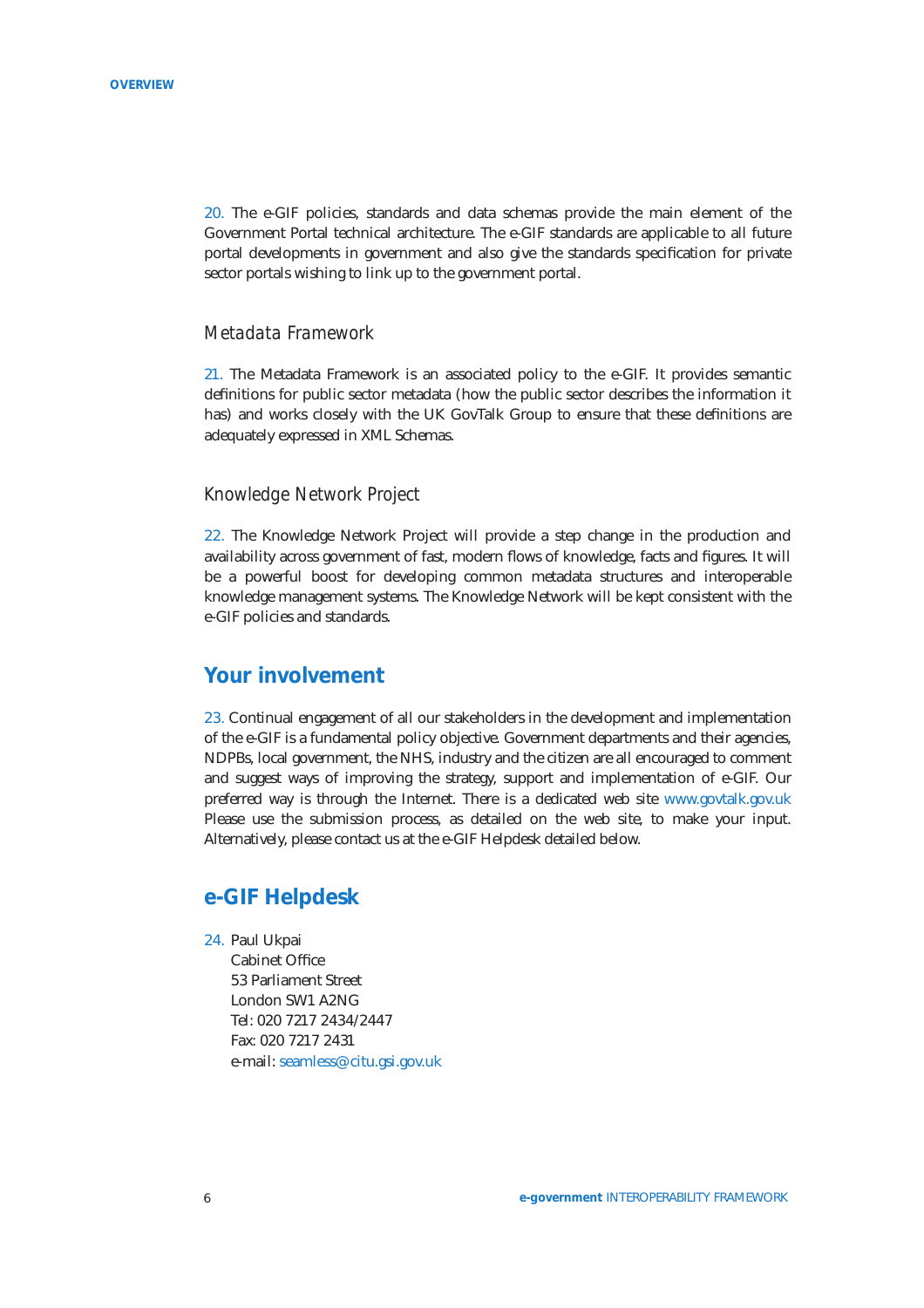# <span id="page-9-0"></span>**2 Policies and technical standards**

# **[Introduction](#page-3-0)**

1. This section of the e-GIF defines the minimum*<sup>1</sup>* set of technical policies and standards necessary to achieve interoperability and seamless information flow across government and the public sector.

2. The current specification for the e-GIF is given below and covers the areas of interconnectivity, data integration and information access. Each area is presented in two parts, first the key policy decisions and then a table containing the specified standard including version numbers and notes. Government is, however, committed to ensuring that these policies and standards are kept aligned to the changing requirements of the public sector and to the evolution of the market and technology. Please consult the web site www.govtalk.gov.uk for the latest version of the e-GIF specification.

# **Key decisions and drivers**

- [3. At the highest leve](http:www.govtalk.gov.uk)l, the e-GIF has been shaped by three key policy decisions, these are:
	- **alignment with the Internet** the universal adoption of common standards used on the Internet and World Wide Web for all public sector information systems
	- **adoption of XML** as the primary standard for data integration and presentation on all public sector systems
	- **browser as the key interface** all public sector information systems to be accessible through the common browser
- 4. The selection of e-GIF standards has been driven by:
	- **interoperability** only standards that are relevant to systems interconnectivity, data integration and information access are specified
	- **market support** the standards selected are widely supported by the market, and are likely to reduce the cost and risk of government information systems
	- **scalability** standards selected have capacity to be scaled to satisfy changed demands made on the system, such as changes in data volumes, number of transactions or number of users.
	- **open** the specifications for the standards are documented and available to the public at large.

*<sup>1</sup> Additional standards may be necessary to support specific requirements, for example the NHS may use DIDCOM V5 for certain types of graphic information*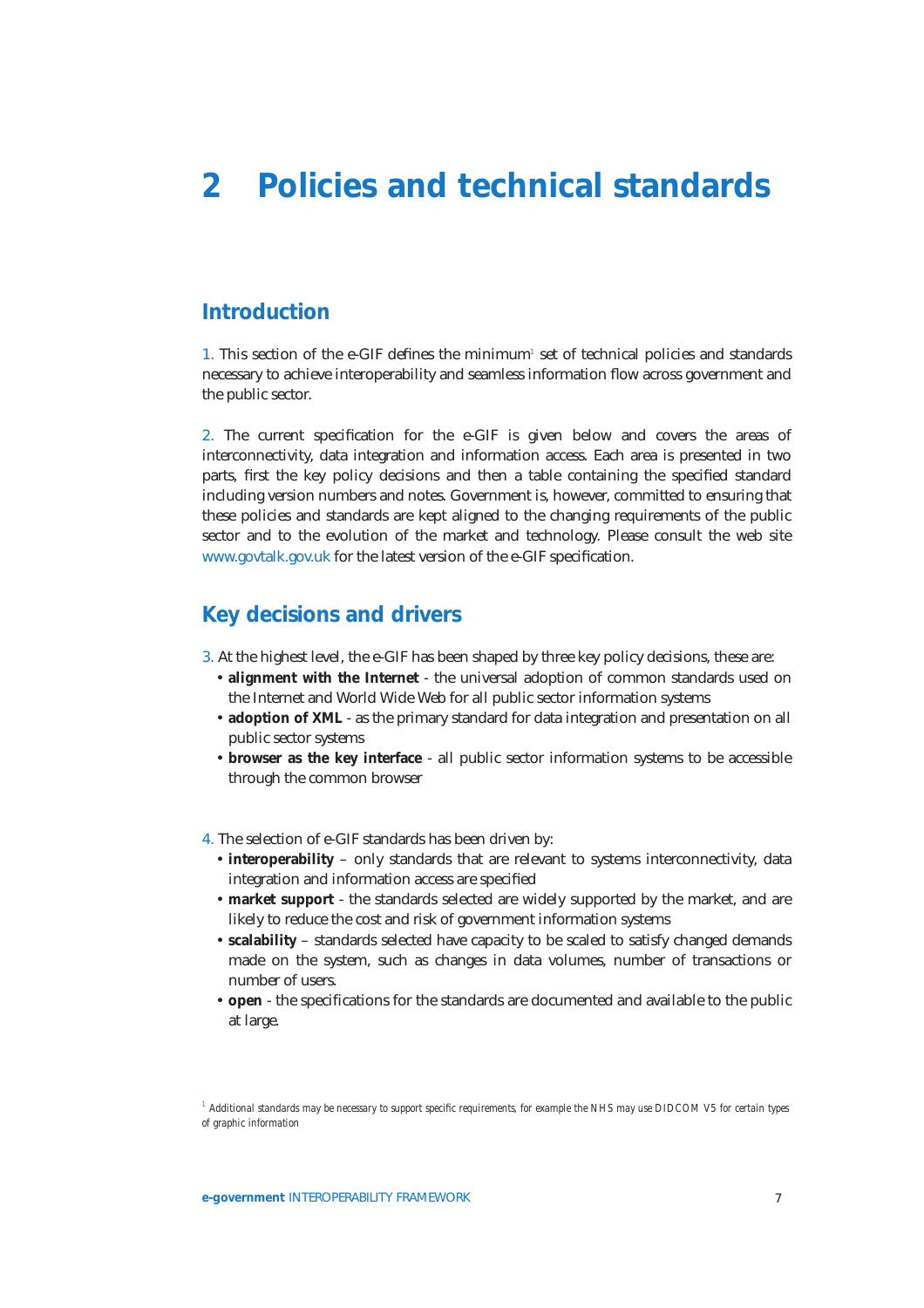# **Interconnection policies**

- 5. The policies for systems interconnection are defined below:
	- **UK Government policy for networks**
	- Departments are to interconnect using IPv4, noting that UK Government is considering the adoption of IPv6 in the near future.
	- **UK Government policy for network security**
	- **•** Communications security is to meet the requirements defined by the GSI security policy.
	- **UK Government policy for e-mail**
	- To use a product that supports interfaces which conform to the SMTP/MIME.
	- To use S/MIME V3 for messaging security, where security considerations require the use of e-mail confidentiality. An example of where e-mail confidentiality is applicable is sending private data over unprotected networks. However, e-mail confidentiality is not necessary for sending private data within protectively marked networks such as the GSI.*<sup>2</sup>*

### **UK Government policy for Directory**

• Use of the UK Government Directories Schema to support a range of communication services including message handling, telephone and facsimile services as well as interactive access to a range of other applications.

#### **UK Government policy for Domain Naming**

- Projects are to follow the UK government schema on allocation of IP addresses
- DNS is to be used for Internet/intranet domain name to IP address resolution.
- **UK Government policy for File Transfer Systems**
- UK Government Intranets are to support FTP. Restart and recovery facilities of FTP are to be used when transferring very large files.
- **UK Government policy for Terminal Emulation**
- Web based technology is to be used in applications that previously used Terminal Emulation whenever possible.

*2 Note that S/MIME V3 should not be used at present for ensuring the confidentiality of protectively marked material. In these cases, CESG advice should be sought*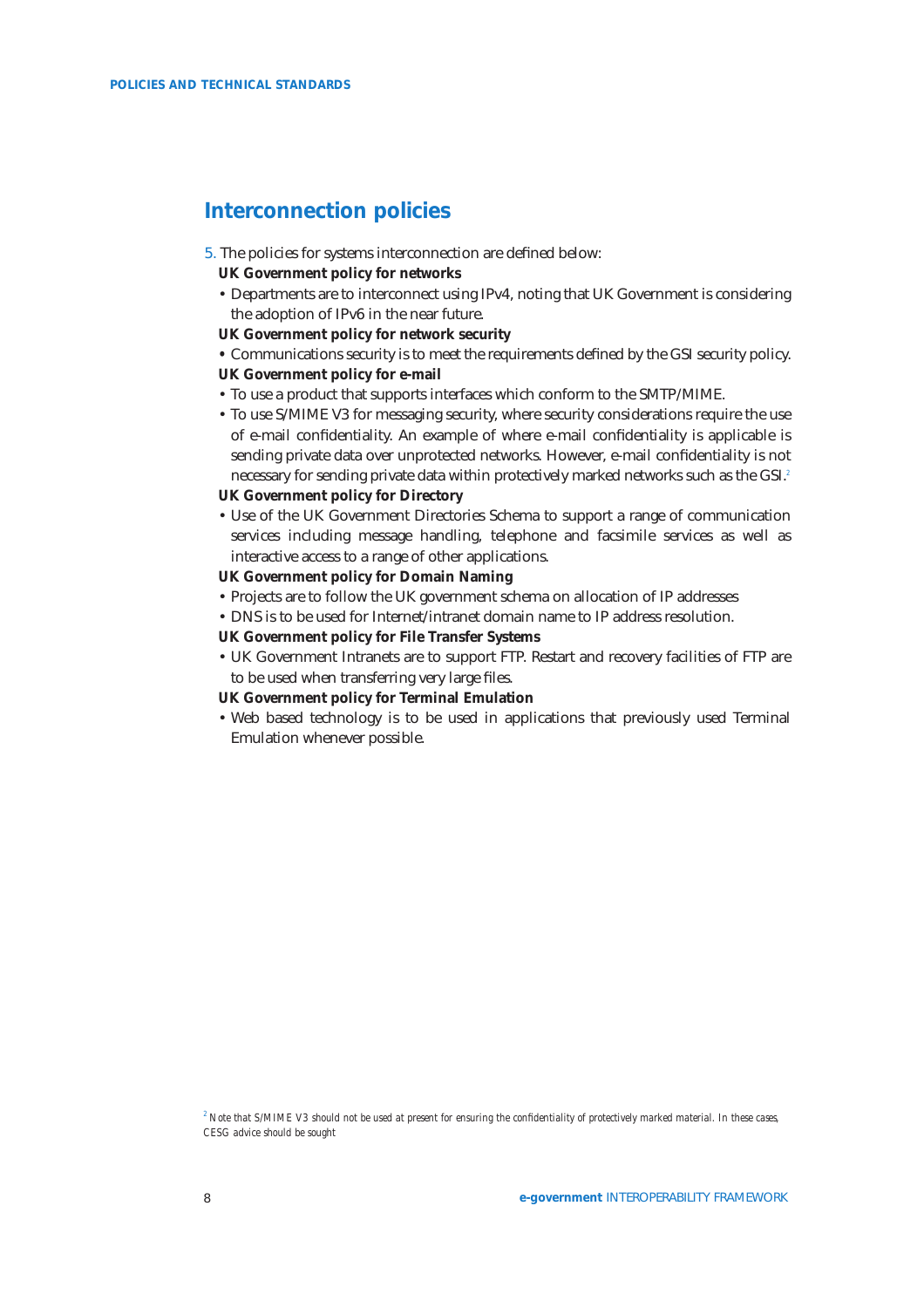# **Interconnection standards and specifications**

6. The UK Government standards and specifications for interconnectivity are:

| Component                           | Standard                                                |
|-------------------------------------|---------------------------------------------------------|
| <b>Hypertext transfer protocols</b> | HTTP v1.1 (RFC 2068) Hypertext standards include on-    |
|                                     | line wide-area publishing services.                     |
| F-mail                              | E-mail products that support interfaces that conform to |
|                                     | the SMTP/MIME. This includes RFC 821, RFC 822, RFC      |
|                                     | 2045; RFC 2046; RFC 2047; RFC 2048; RFC 2049.           |
|                                     | The UK Government messaging Naming and                  |
|                                     | Addressing policy and procedures for                    |
|                                     | 'department.gov.uk' are in IS Notice 94, see            |
|                                     | www.ccta.gov.uk/services/list/domains.htm.              |
|                                     | The messaging Naming and Addressing policy and          |
|                                     | procedures for 'department.gsi.gov.uk' are delegated to |
|                                     | the GSI contractor.                                     |
| E-mail security                     | S/MIME V3 shall be used where appropriate for pan       |
|                                     | government messaging security unless security           |
|                                     | requirements dictate otherwise.                         |
|                                     | This includes RFC 2630.to RFC 2633.                     |
| <b>Directory</b>                    | X.500 core schema as defined in CWC GSI technical       |
|                                     | note No1.                                               |
|                                     | LDAP V3 is to be used for general-purpose directory     |
|                                     | user access.                                            |
| Domain name services                | <b>DNS (RFC 1035)</b>                                   |
|                                     | The Domain Naming procedures for                        |
|                                     | 'department.gsi.gov.uk' are delegated to the GSI        |
|                                     | contractor.                                             |
| File transfer protocols             | FTP (RFC 959) (with restart and recovery) and HTTP      |
|                                     | (RFC 1945) for file transfer.                           |
| <b>Bulletin board services</b>      | <b>NNTP (RFC 977)</b>                                   |
| <b>Communications security</b>      | Communications security as defined by the GSI security  |
|                                     | policy.                                                 |
| IP security                         | IP-SEC (RFC2402/2404)                                   |
| IP encapsulation security           | <b>ESP (RFC2406)</b>                                    |
| <b>LAN/WAN interworking</b>         | <b>IPv4 (RFC 791)</b>                                   |
| <b>Transport security</b>           | <b>SSL v3/TLS (RFC 2246)</b>                            |
| Transport                           | TCP (RFC 793) UDP (RFC 768) only within the GSI, not    |
|                                     | across the firewall to the Internet.                    |

### *Table 1 Standards and specification for interconnectivity*

Note: Copies of the IETF RFCs can be found at www.ietf.org/rfc.html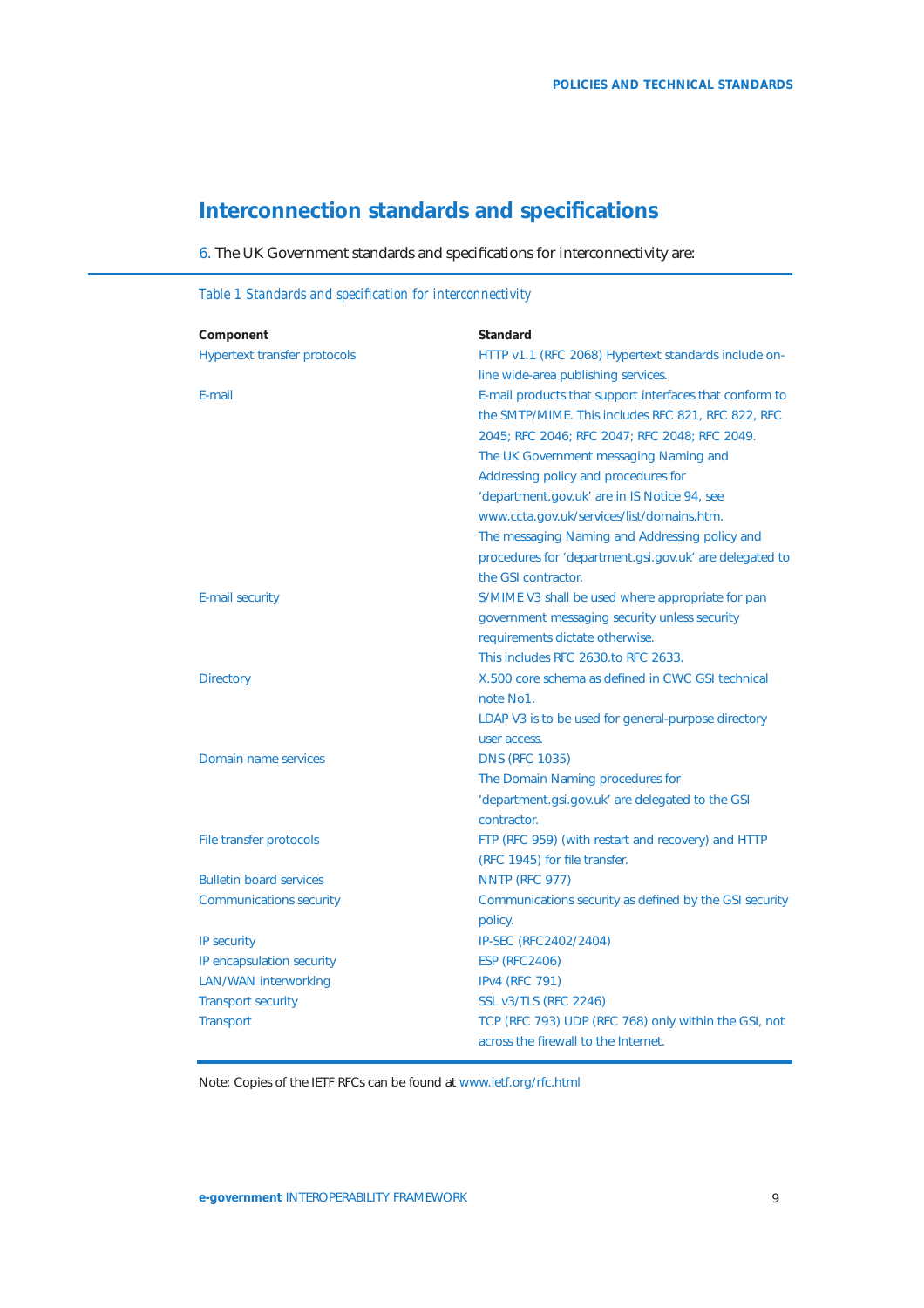# <span id="page-12-0"></span>**Data integration policies**

#### 7. **UK Government policy is to use:**

- XML and XML schemas for data integration<sup>3</sup>
- UML, RDF and XML for data modelling and description language
- XSL, DOM and XML for data presentation.

8. XML products will be written so as to comply with the recommendations of the World Wide Web Consortium (W3C). Where necessary the government will base the work on the draft W3C standards but will avoid the use of any product specific XML extensions that are not being considered for open standardisation within the W3C.

9. Centrally agreed XML schemas are approved through the UK GovTalk processes (see Section 3). They are held in www.govtalk.gov.uk

# **Data integration [standards and](http://www.govtalk.gov.uk) specifications**

10. The UK Government standards and specifications for data integration and transformation are:

| Component                                  | Standard                                           |
|--------------------------------------------|----------------------------------------------------|
| Meta data /Meta language                   | XML (Extensible Markup Language) as defined by W3C |
|                                            | www.w3.org/XML.                                    |
| Meta data definition                       | XMI-schema                                         |
|                                            | Government XML schemas as agreed by UK GovTalk     |
|                                            | and held in www.govtalk.gov.uk                     |
| Data transformation/presentation tools     | XSL (Extensible Stylesheet Language) as defined by |
|                                            | W3C www.w3.org/TR/xsl/.                            |
| Data Modelling and Description Language    | <b>UML (Unified Modelling Language)</b>            |
|                                            | www.omg.org/technology/documents/formal/omg_       |
|                                            | modeling_specifications.avai.htm                   |
|                                            | RDF (Resource Description Framework) as defined by |
|                                            | W <sub>3</sub> C                                   |
|                                            | www.w3.org/TR/REC-rdf-syntax/                      |
| Document modelling                         | XML Document model (DOM) as defined by W3C         |
|                                            | www.w3.org/TR/REC-DOM-Level-1/                     |
|                                            | www.w3.org/TR/DOM-Level-2/                         |
| Data definition and schema standardisation | As per UK GovTalk processes in section 3           |
| process                                    |                                                    |
| Component                                  | Standard                                           |

*Table 2 Standards and specifications for data integration*

*<sup>3</sup> Legacy systems, which are closely coupled and or systems that are internal to departments (such as batc[h processing sys](#page-16-0)tems) may use other processing environments*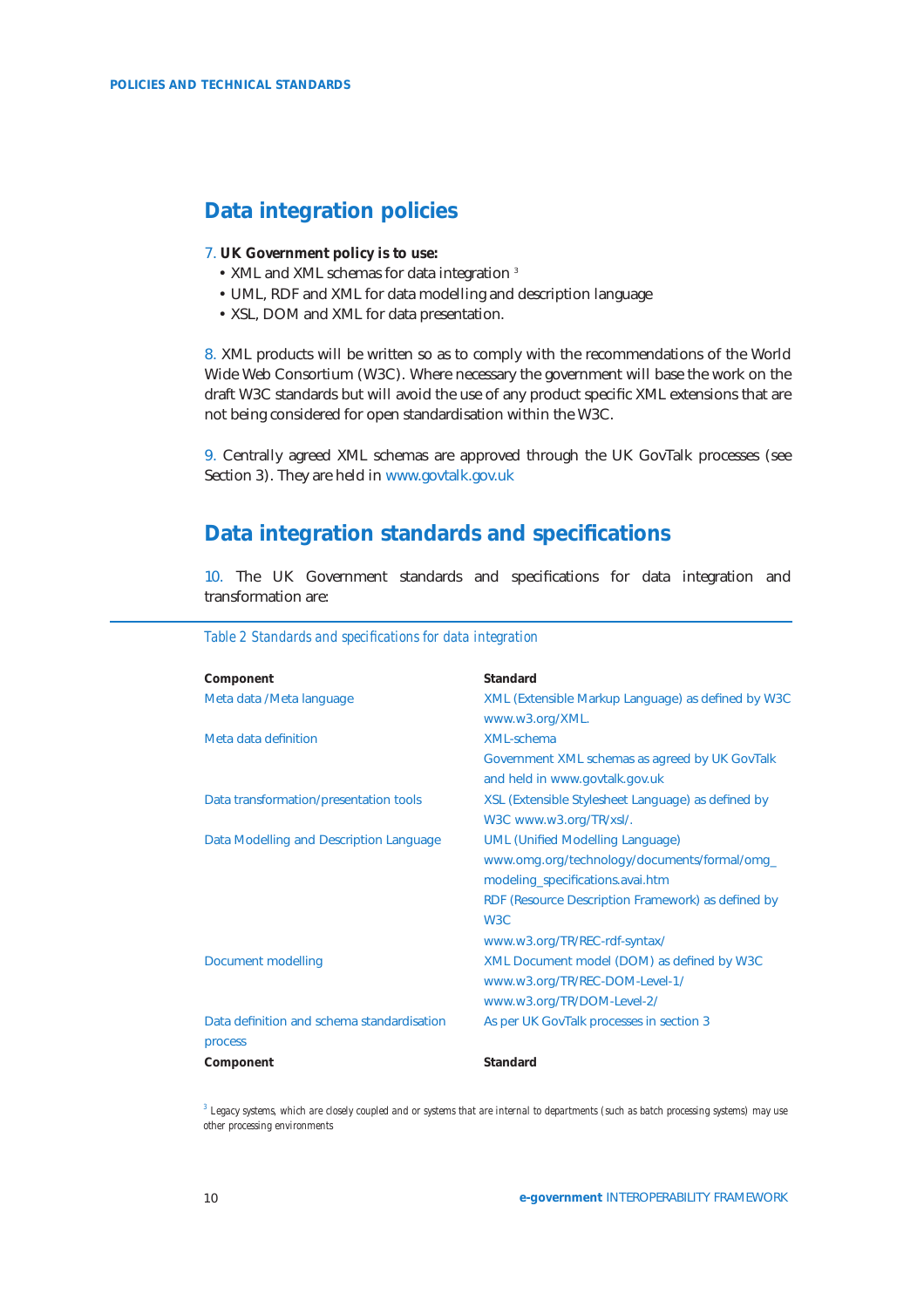| Minimum interoperable character set | ISO/IEC 8859-15:1999                                   |
|-------------------------------------|--------------------------------------------------------|
|                                     | Information technology - 8-bit single-byte coded       |
|                                     | graphic character sets - Part 15: Latin alphabet No. 9 |
|                                     | www.iso.ch/cate/d29505.html                            |
| Geospatial data                     | <b>GML (Geospatial Markup Language) as defined by</b>  |
|                                     | Open Geographic Council.                               |
|                                     | www.indexgeo.com.au/metadata/sqml-xml.html             |
|                                     |                                                        |

**Note: Copies of the W3C specifications can be found at: www.w3.org/TR**

### 12. **Notes on XML and middleware:**

- not all systems are required to be directly XML [enabled as illustra](http://www.w3.org/TR)ted below
- where appropriate it is acceptable to use middleware as illustrated below.

Note: although the configurations below present potential solutions, it should be clear that

new procurements should strive to use the direct XML model as shown.

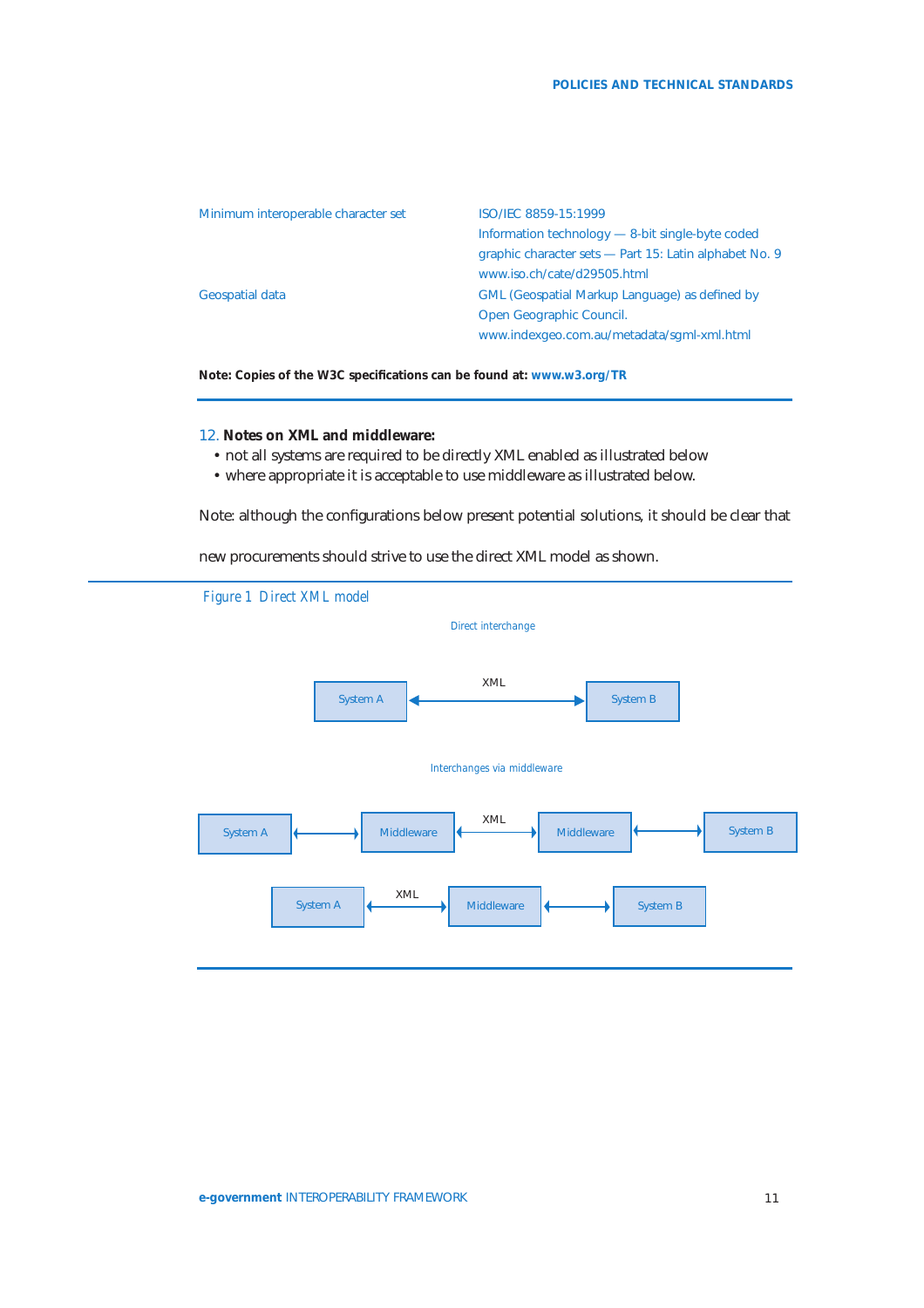# **Information access policies**

### 13. **UK government policies for information access are:**

- government information systems will be designed so that as much information as possible can be accessed and manipulated from common commercial browsers
- government information systems will be designed to be available, as appropriate, on the Internet, either directly, or via third party services
- government information systems will support the standards and specifications listed in the Browser standards and specifications table below using, where necessary, plug-ins to the Browser or dedicated viewers
- government information systems will be designed to provide protection against security risks of connection to the Internet, including the ability to protect against the vulnerability of downloading executable content code that is not authenticated
- government information systems will be designed to adopt as browser standards those common elements supported by commercial market leading products
- middleware or plug-ins are to be used, when necessary, to enhance simple browsers
- browser standards should support those features that a business or citizen may be assumed to have available or can download without incurring a licensing fee.

# **Information access standards and specifications**

14. The UK Government standards and specifications for information access, browsers and viewers are:

| Table 3 The UK Government standards and specifications for information access, browsers and<br>viewers |                                                   |  |  |  |
|--------------------------------------------------------------------------------------------------------|---------------------------------------------------|--|--|--|
| Component                                                                                              | Standard                                          |  |  |  |
| Hypertext interchange formats                                                                          | Those parts of HTML v4.0 commonly implemented by  |  |  |  |
|                                                                                                        | Netscape Navigator v4 and MS Internet Explorer v4 |  |  |  |
|                                                                                                        | and v5, plus their interoperable extensions.      |  |  |  |
| Viewer document file types                                                                             | Adobe Acrobat as (.pdf), minimum viewer version 3 |  |  |  |
|                                                                                                        | Lotus Notes/Domino as (.htm) or (.nsf) files      |  |  |  |
|                                                                                                        | Microsoft Word document as (.htm) files.          |  |  |  |
|                                                                                                        | Rich Text Format as (.rtf) files.                 |  |  |  |
|                                                                                                        | Plain/Formatted Text as (.txt) files              |  |  |  |
|                                                                                                        | Other product viewer as (.htm) files              |  |  |  |
| Viewer spreadsheet file types                                                                          | Microsoft Excel, as (.htm) files.                 |  |  |  |
|                                                                                                        | Delimited file as (.csv) files                    |  |  |  |
|                                                                                                        | Other product viewer as (.htm) files              |  |  |  |
| Viewer presentation file types                                                                         | Microsoft PowerPoint as (.htm) files              |  |  |  |
|                                                                                                        | Other viewer products as (.htm) files             |  |  |  |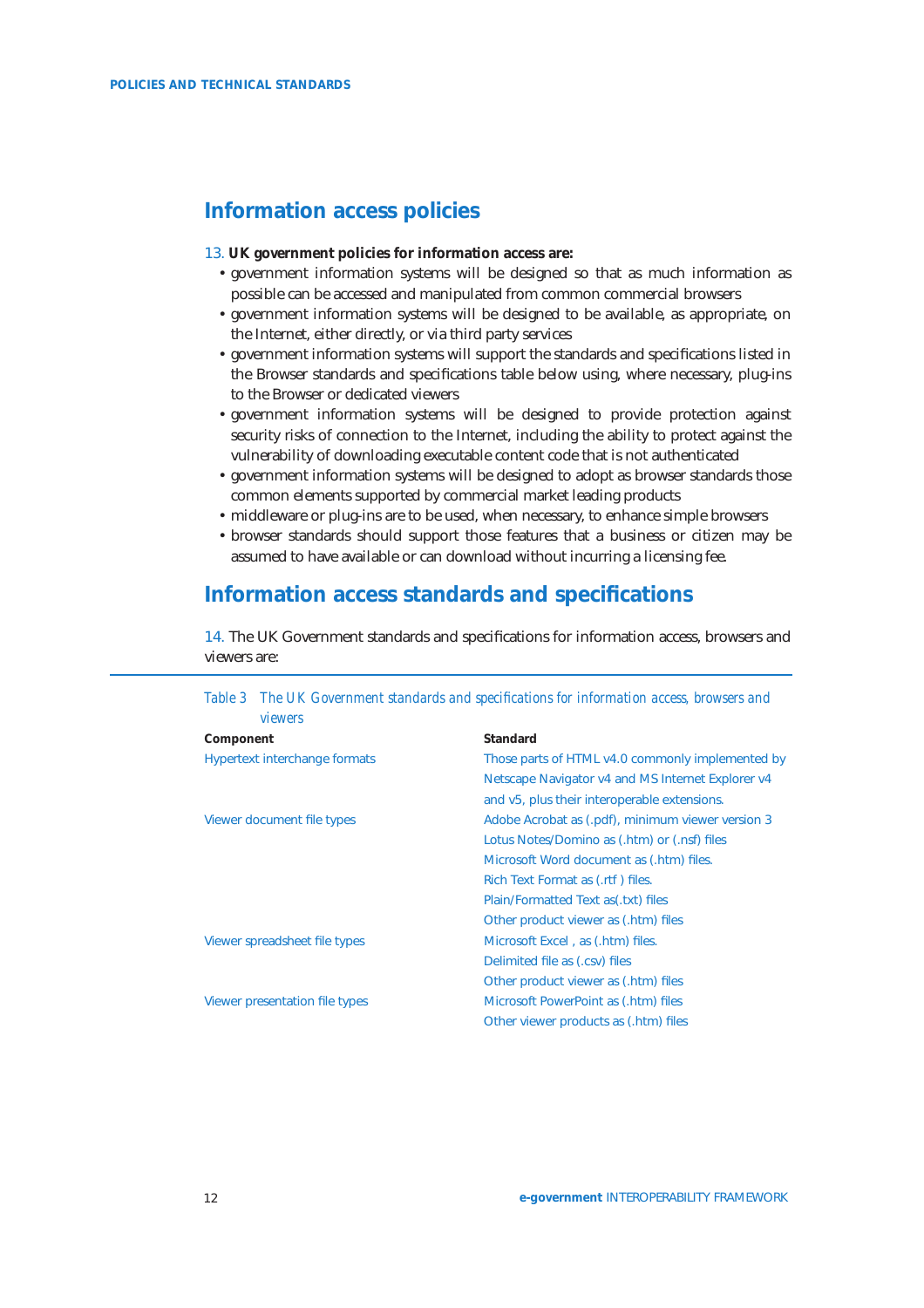| Component                                  | Standard                                              |
|--------------------------------------------|-------------------------------------------------------|
| <b>Character sets and alphabets</b>        | <b>UNICODE</b>                                        |
|                                            | Amendment 1: 1996 to ISO/IEC 10646:1993:              |
|                                            | Transformation Format for 16 planes of group 00 (UTF- |
|                                            | 16)                                                   |
| Graphical/still image information exchange | Joint Photographic Experts Group / ISO 10918 (.jpg)   |
| standards                                  | Graphics Interchange Format (.gif)                    |
|                                            | Portable Network Graphics (.png)                      |
| Moving Image and audio/visual information  | Moving Picture Experts Group (MPEG-1 /ISO             |
| exchange standards                         | 11172/.mpg                                            |
|                                            | Conversion is provided by most mainstream packages    |
| Audio/video streaming data                 | <b>Real Audio</b>                                     |
|                                            | <b>Real Video</b>                                     |
|                                            | Shockwave                                             |
|                                            | Windows Media Format (.wmf)                           |
|                                            | <b>Apple Quicktime</b>                                |
|                                            | Waveform Audio File Format (.wav).                    |
|                                            | 8µ Law                                                |
| Animation                                  | Macromedia Flash (.swf)                               |
|                                            | Dynamic html (.dhtml)                                 |
| <b>Scripting</b>                           | <b>ECMA 262 Script</b>                                |
|                                            | Java Virtual Machine – for browser enhancements       |
| General purpose file compression           | File types $(tar)$ , $(zip)$ and $(gz)$ file types    |

15. The services to be delivered to the citizen will dictate the standards required for delivery but some browsers only support a subset of the required standards and so can only offer a limited set of e-government services. These may be older systems or emerging technology using low capacity platforms, such as WAP based browsers. Providers of these browsers will need to develop middleware, using the standards list if they wish to support e-government services.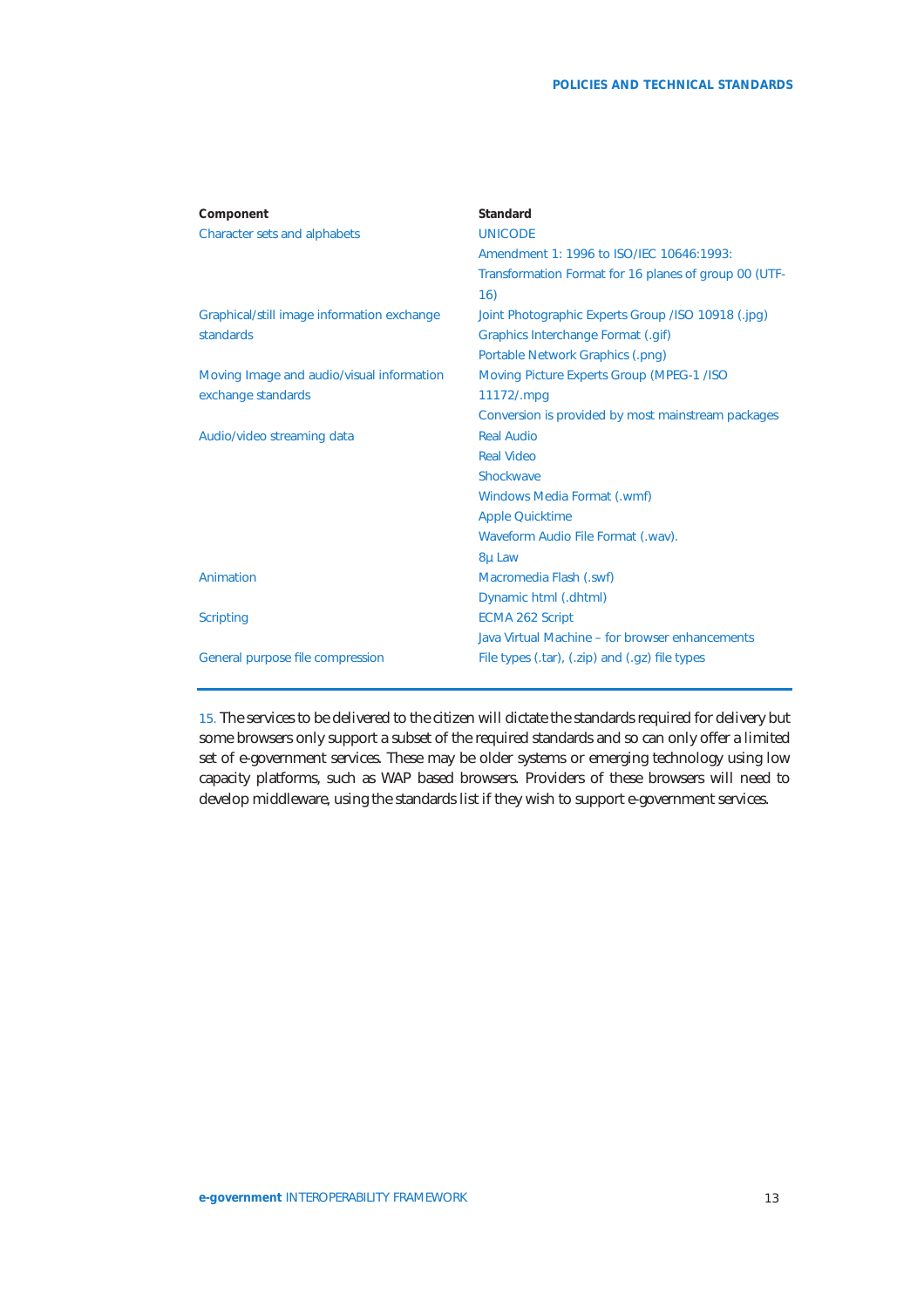# <span id="page-16-0"></span>**3 Implementation support - [UK GovTalk](#page-3-0)**

# **Introduction**

1. Section 2 of this document specified the technical standards and policies required for the achievement of interoperability across the public sector. But specification of policies and standards in themselves are not enough.

2. [This sectio](#page-9-0)n describes the UK GovTalk initiative, which forms a fundamental part of the e-GIF implementation strategy. UK GovTalk provides implementation support through the production of centrally agreed, freely available, XML based data schemas that can be reused throughout the public sector to reduce the costs and risks of developing data interchange systems. The initiative helps developers by providing information, best practice guidance, and toolkits for conversion of legacy data. It is intended to make adoption of the e-GIF policies and standards simple, attractive and cost effective.

### **Priorities**

3. Achieving data interoperability and coherence across the whole of the public sector is a major task. Although UK GovTalk will eventually provide XML schemas for all services, the programme for delivering schemas and agreeing further interoperability standards will be primarily driven by the needs of citizen and business facing services.

4. Priority will also be given to data schemas that serve the requirements for services or processes that are generic across many departments. Facilitation of new, joined-up services and inter-departmental process developments will also be given precedence.

# **UK GovTalk role and membership**

5. UK GovTalk is a government initiative led by the Cabinet Office. It is designed to get UK public sector organisations and private sector companies to work together in agreeing XML schemas and providing associated support to the UK public sector.

6. The initiative is managed by the UK GovTalk Group, which reports to the Interoperability Working Group. The UK GovTalk Group provides a repository for XML schemas, best practice guidance and toolkits for developing interfaces and conversion. The group will liaise with international initiatives and standards groups such as W3C, OASIS and other XML interest groups.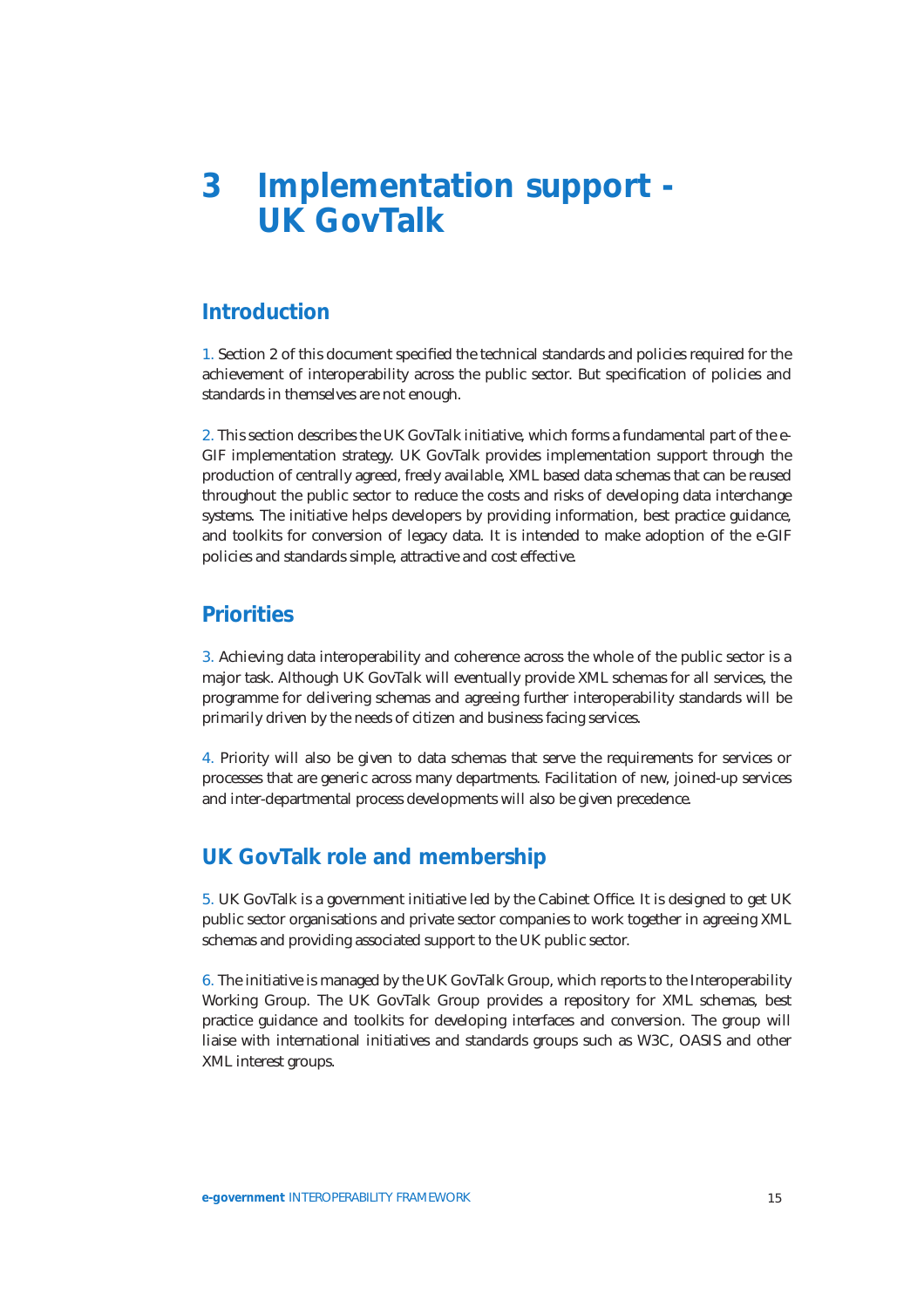### *XML schemas production*

7. The primary role of the UK GovTalk Group is to promote the production and management of the XML schemas necessary to support data interoperability requirements of the **e-government strategy**.

8. XML schemas will be developed by specialist groups, established to support specific projects (see the Portal Schemas Project below), or by open submission to the UK GovTalk web site either [in response to a Request fo](http://www.citu.gov.uk/iagc/strategy.htm)r Proposals or as an unsolicited proposal. In each case, the UK GovTalk Group will manage the acceptance, publication, and any subsequent change requests for the schema. XML schemas that have been accepted by the group will be published on www.govtalk.gov.uk and will be open for public comment and requests for change.

9 The UK GovTalk Group sets the design rules to be used by the XML schema developers and will use these to validate schemas proposed for publication. The rules include [compliance with W3](http://www.govtalk.gov.uk)C standards as described in 2.7.

10. The UK GovTalk Group will track international XML standards development through links with W3C and with organisations such as OASIS, the Electronic Government Framework (EGF) and others. These links will p[rovide p](#page-12-0)rovisional data schemas, which will be taken as one of the inputs for government wide consultation and adoption if appropriate.

### *www.govtalk.gov.uk*

11. A primary component of the UK GovTalk initiative is the web site, www.govtalk.gov.uk The site supports the whole initiative and incorporates the management processes so that government can consult and take decisions using the power and speed of the Internet. As already described, the web site will be used to seek proposals for schemas, publish them for comments and receive requests for changes to them. The site is designed to e[ncourage widespread](http://www.govtalk.gov.uk) participation in the development of the schema set and is completely open for the submission of proposals and comments to encourage innovation from the public sector and industry.

12. The web site will also be used to provide help and guidance for XML schema developers. This will include best practice guidance and case study material, as it becomes available. The UK GovTalk Group will identify toolkits to support the production of XML schemas, and specifically to help with the conversion of legacy system data. Where possible the tools will be available through the web site.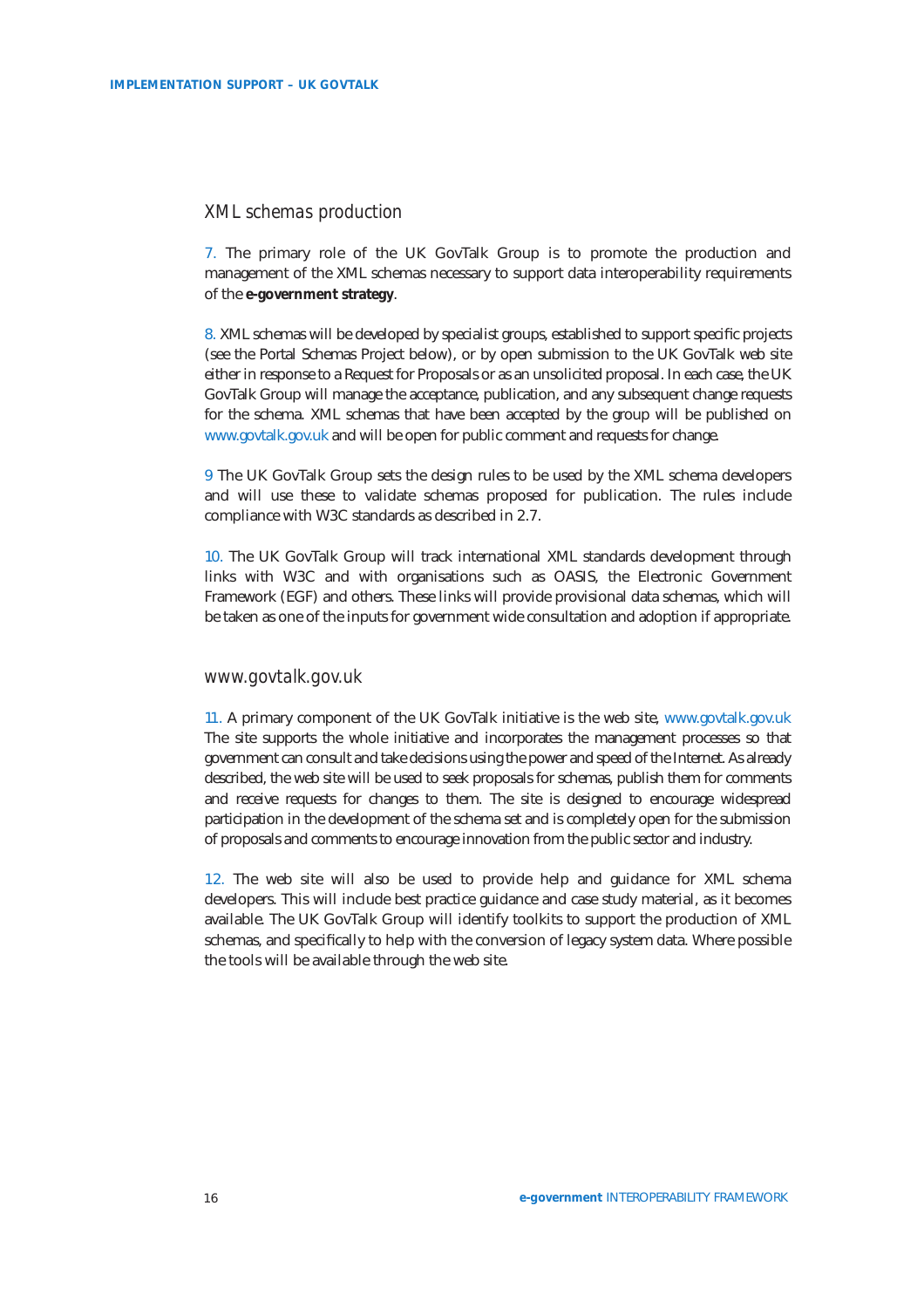### *Membership*

13. Public and private sector organisations working on UK Government interoperability projects may be invited to become full members who attend group meetings and take part in decision making and direction setting for the group. The list of full members will change over time as new Interoperability projects are started and existing ones are completed. All organisations involved in public sector XML based projects and any other standards forming part of e-GIF may become associate members who have information about new proposals and changes pushed to them by e-mail.

14. The current membership and the Terms of Reference for the UK GovTalk Group can be found at www.govtalk.gov.uk

# **Portal Data Schemas Project**

15. The [Government Portal i](http://wwwgovtalk.gov.uk)s a flagship project for delivery of a major element of the Government's Information Age Agenda. It will provide highly personalised and integrated services in an efficient and cost effective manner. The Portal has three major components:

- the **front** end, being developed under the working title **'UK Online Citizen's Portal'**
- the **middle** layer which has the working title of **'government gateway'**
- the **back** end that links existing and new departmental services.

16. The services delivered through the Portal, **UK Online Citizen's Portal** and the **Gateway**, require agreed standards and data schemas to be applied across all of the portal elements and all participating systems across government. The Portal will act as a major driver for the data standardisation and schema generation activity.

17. The **Portal Data Schemas Project** has been established, by the UK GovTalk Group, to manage the generation and timely delivery of the agreed XML data schemas required for government services delivered through the Portal. The XML data schemas required for the portal services will be the first outputs of the Portal Data Schemas Project and will be agreed through the GovTalk processes as a prioritised delivery.

18. Terms of Reference for this XML schemas project, and others, are published on www.govtalk.gov.uk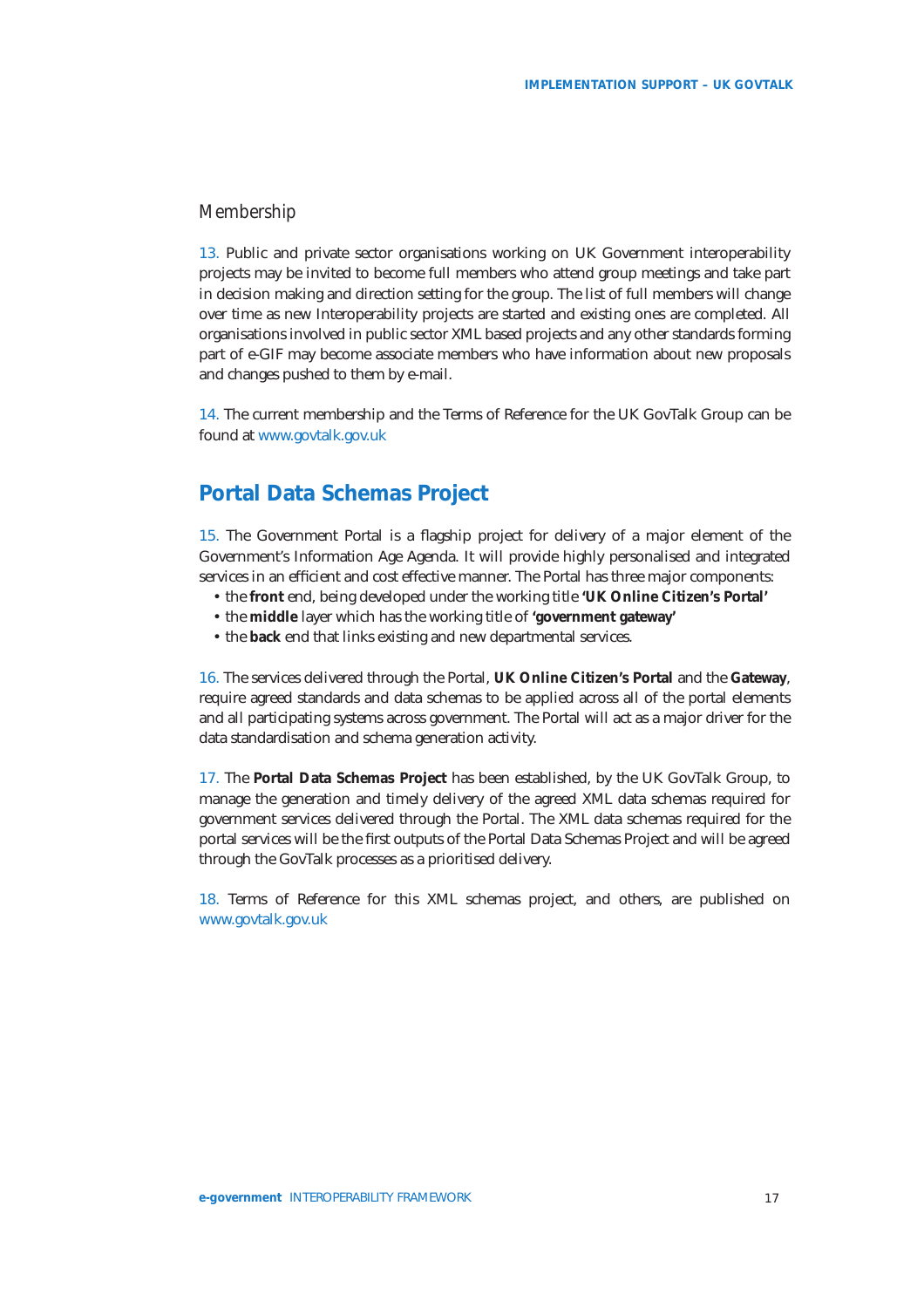# <span id="page-19-0"></span>**4 Management processes**

# **[Introduction](#page-3-0)**

1. As the **e-government strategy** rolls out, technology and standards will continue to develop rapidly. The e-government Interoperability Framework must be managed as a longterm, ongoing initiative that is responsive to this fast developing e-environment. This section describes governance of the framework and how change will be managed. Governa[nce covers roles and res](http://www.citu.gov.uk/iagc/strategy.htm)ponsibilities, committees and compliance processes. Change management describes how the e-GIF will be updated and introduces a process for open, global consultation. The change processes are designed to foster innovation and involve stakeholders in government and in industry whilst managing evolution of e-GIF at Internet speed.

### **Governance**

2. The interoperability framework embraces government, business and the citizen. Each has a role to play in the development of the framework. This section outlines the roles and responsibilities for key groups. It also outlines the decision-making structures and the processes for encouraging compliance and coherence.

### *Roles and responsibilities*

3. The roles and responsibilities for the central government, public sector and industry organisations are outlined below. Whilst this is not meant to be exhaustive it does indicate the main functions.

### *The Office of the e-Envoy*

4. The Office of the e-Envoy in the Cabinet Office is the lead Authority for implementing and maintaining this strategy. In collaboration with departments, local authorities and other public sector bodies, the Office of the e-Envoy will:

- lead the development and maintenance of the e-government Interoperability Framework and provide the management infrastructure to support the processes
- act as the focal point for co-ordinating interoperability efforts throughout government and ensuring a rapid response to proposals and priorities of government
- manage co-ordination with other governments and international bodies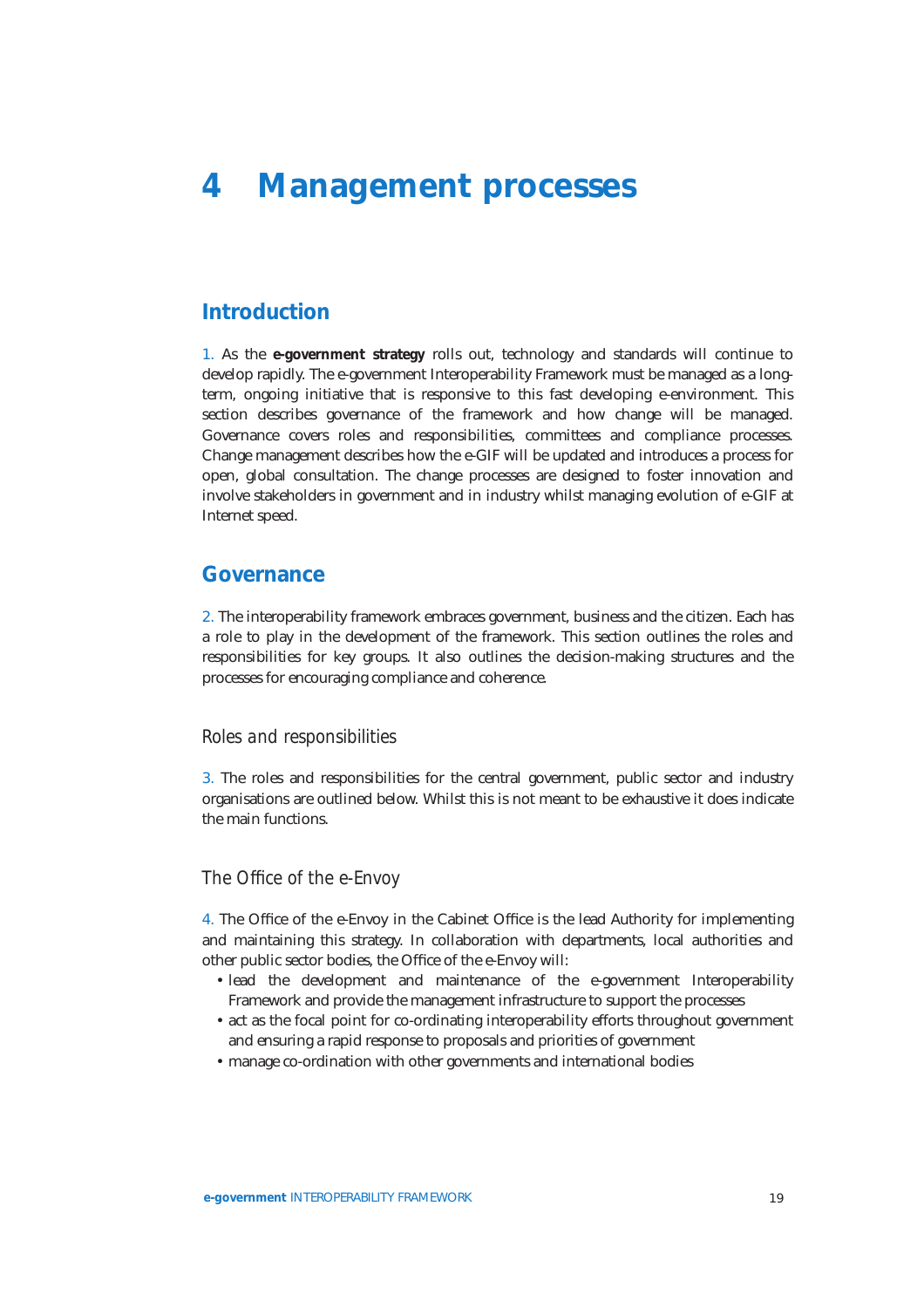- lead and manage the UK GovTalk Group and, through it, co-ordinate the provision of:
	- agreed XML Schemas for use throughout government
	- toolkits for interfaces and conversions
	- best practice guidance
- manage the government and industry wide consultation process
- manage the **govtalk.gov.uk** web site
- maintain a register of compliance across the public sector and known users in the private sector
- manage the Portal Data Schemas Project and other schemas development groups
- manage the [compliance proc](http://www.govtalk.gov.uk)ess and ensure that interoperability policies and roles are adhered to
- manage interaction with similar initiatives and standards bodies elsewhere across the world including W3C, IETF, EGF, OASIS and others.

### *Public sector organisations*

5. The role of government departments, their agencies, NDPBs, the NHS, devolved administrations and local government is essential to successfully delivering interoperability in the public sector.

6. Although central direction will be provided where required, much of the action will take place in individual public sector organisations that will need to:

- contribute to the continuous development and improvement of this strategy
- ensure that e-GIF compliance is a fundamental part of their organisational IT strategy
- produce a 'roadmap' for implementing the organisation's conformance with the strategy
- work with users of their services or data to identify those services that can usefully be made available to others
- ensure that they have the skills to define and use the standards needed for interoperability
- establish a contact point who understands the impact of requests for change and can respond within the stated time period
- budget for and supply resources to support the processes
- identify the relevant customer(s) or stakeholders within their organisation and ensure their interests are represented
- take the opportunity to rationalise processes (as a result of increased interoperability) to improve the quality of services and reduce the cost of provision.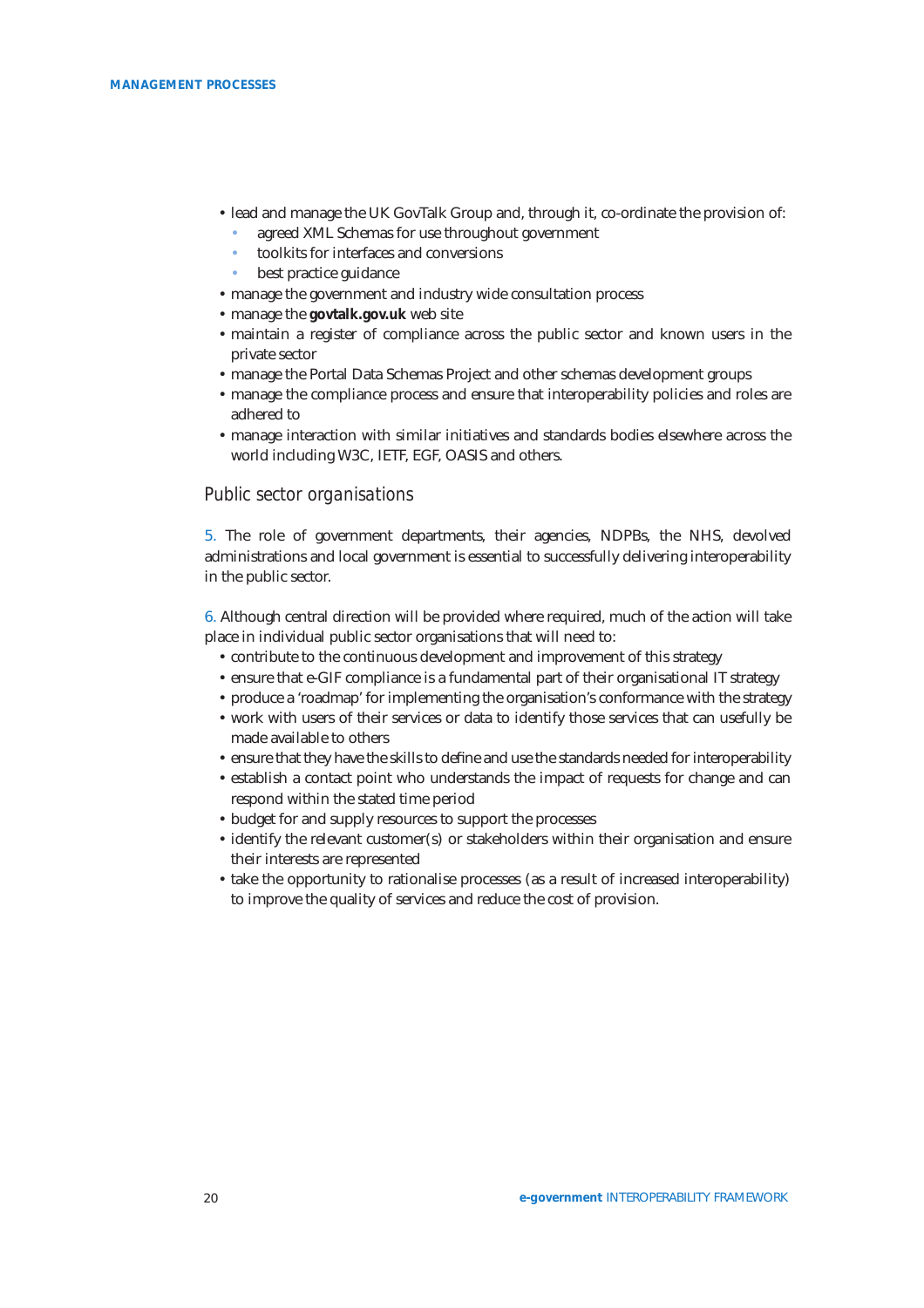### *Industry*

7. This strategy is based on government working in open partnership with industry and has been developed through close working with our industry partners. It proposes joint working and development of the policies and standards for interoperability, relying heavily on industry worldwide to comment and to provide innovative solutions. Specifically, the following roles will need to be filled:

- application of the policies and standards agreed in this framework to systems delivered to the public sector
- participation in the consultation process through the Request for Comment (RFC) and Request for Proposals (RFP) processes
- introduction of innovations in technology and business to continually improve this strategy and the delivery of its objectives 'at Internet speed'
- participation in the UK GovTalk Group, the Advisory Board and schemas project groups.

### *The citizen*

8. The e-government initiative is about Government better serving the needs of the Citizen. The e-GIF is an enabling framework for delivering the services seamlessly and coherently. The Government welcomes comments, suggestions and indeed innovations which may help Government to improve information access and service delivery to the Citizen. Please use the UK GovTalk site at www.govtalk.gov.uk

### **Management [groups](http://www.govtalk.gov.uk)**

9. This section describes the management groups involved in taking forward the e-GIF.

### *Information Age Champions*

10. The Information Age Government Champions (IAGC) are senior government officials at board level within central, local government and the NHS. They have collective responsibility for the **e-government strategy** of which this policy framework is a part. The IAGC is the overall management committee that owns the e-GIF. More information about the IAGC can be found at www.iagchampions.gov.uk/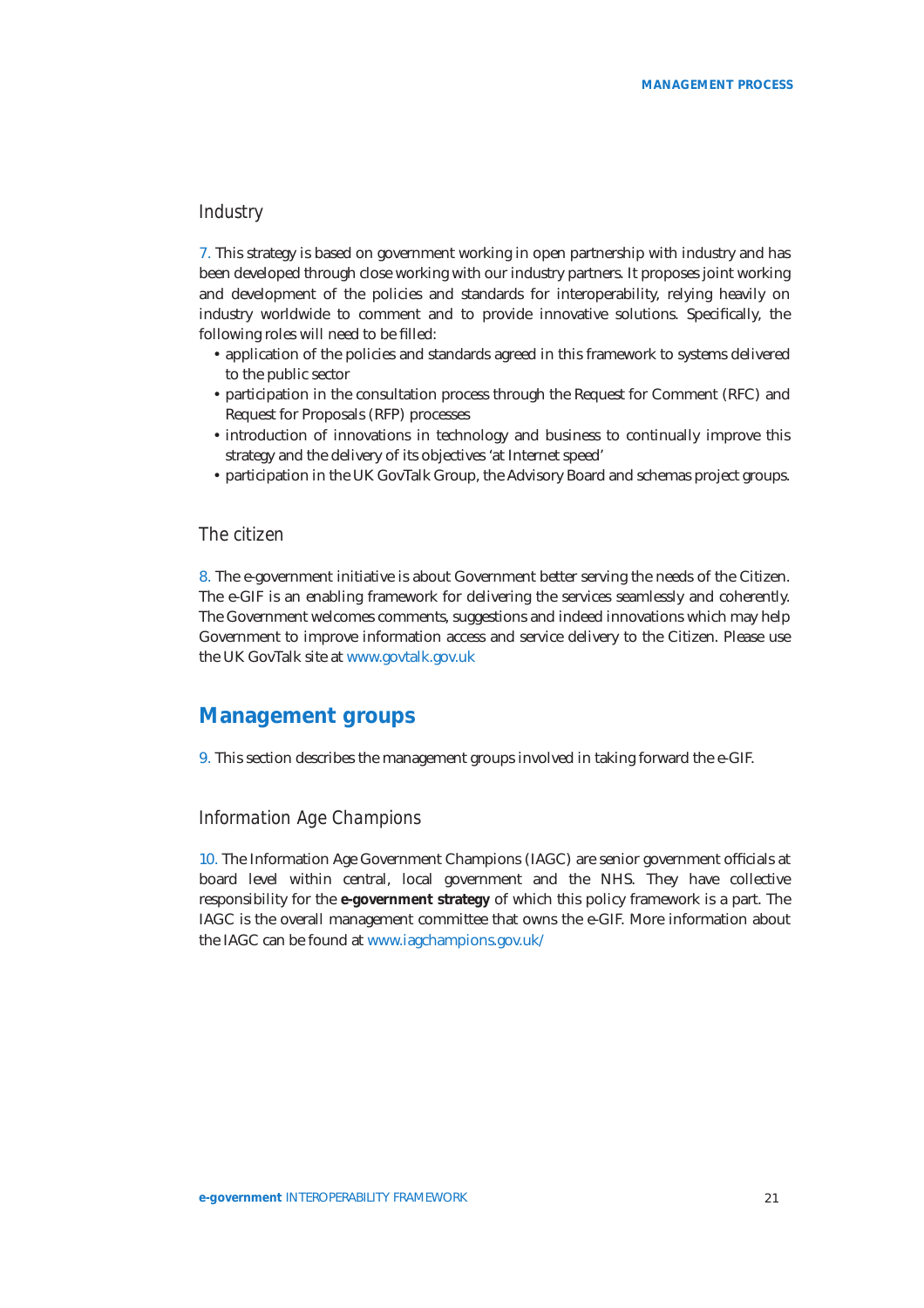### *Interoperability Working Group*

11. This group operates under the IAGC. The Interoperability Working Group produced this document and is responsible for all aspects of the framework including policies, standards, implementation and management. Membership of the group is open to all public sector bodies as represented in the IAGC. Additionally, industry members may also participate in the group on a permanent or call off basis.

12. Terms of Reference for the group are published on www.govtalk.gov.uk

### *UK GovTalk Group*

13. This group operates under the Interoperability [Working Group and co](http://www.govtalk.gov.uk)nsists of lead government departments and representatives of the industry consortia engaged in the UK GovTalk initiative. The role of the group is to manage the generation of XML Schemas, produce best practice guidance and identify and make available toolkits. This group will closely co-ordinate its work with the requirements of the Government Portal and the needs of joined-up government. The group will also review business processes and requirements across the public sector, to address particular interoperability needs, against the requirements for joined-up government.

14. Terms of Reference for the group can be found at www.govtalk.gov.uk

### *XML schemas projects*

15. In its role of managing XML schemas production, t[he UK GovTalk Group](http://www.govtalk.gov.uk) will commission groups to develop schemas for specific projects. The primary example of this is the Portal Data Schemas project, which has been created to develop the schemas required for the government portal. Each project team will comprise developers, who build the XML schemas, and user representatives who comment on the requirement. Schemas built by XML schemas projects will pass through the UK GovTalk approval process and will be published on the UK GovTalk web site to be available for use by other projects throughout the public sector.

### *Advisory Board*

16. An independent government and industry Advisory Board has been established to provide a longer-term view of technology trends and how they may influence the e-government Interoperability Framework. The membership of this group has been selected so that the very best leadership can be brought to bear in driving the overall direction and strategy for the e-GIF.

17. Terms of Reference for the Advisory Board can be found at www.govtalk.gov.uk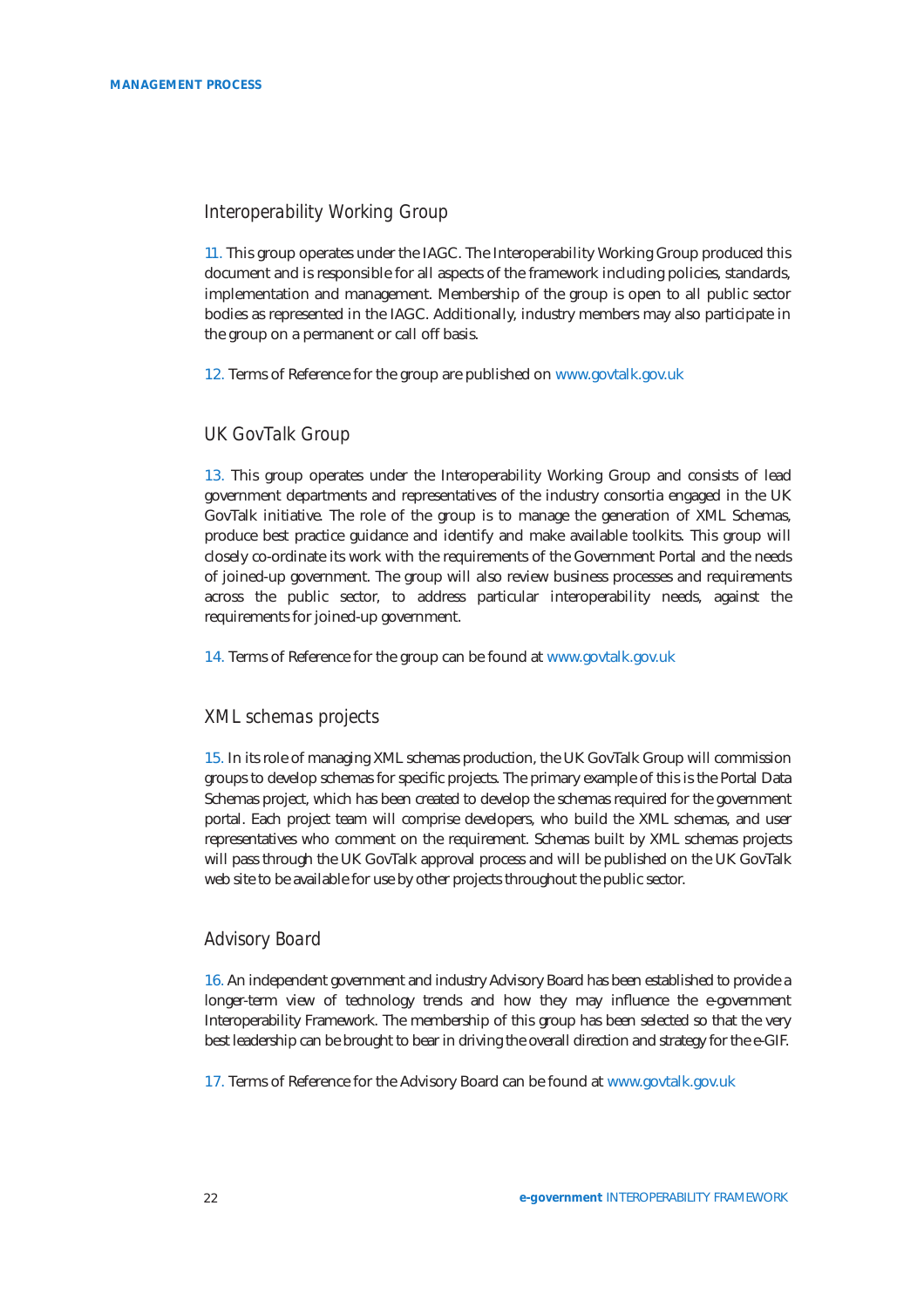## **Compliance**

18. The e-GIF sets the basic standards for pan-governmental interoperability and coherence. These standards are essential for joined-up web enabled government. The government sees the achievement of these goals as paramount.

19. Compliance to the e-GIF is mandatory for interactions falling within the scope of the e-GIF as described in 1.4. In practice, organisations will not be able to participate in data interchange processes unless they comply with the standards. The compliance rules are that:

- the e-GIF standards are mandated on all new systems
- legacy systems which link to the GSI, Government Portal (Gateway and UK Online), the Knowledge Network, or other systems which are part of electronic service delivery, will need to comply with these standards.

20. Each department must include compliance with these standards in its own project approval process. Whilst compliance is by self regulation, it is expected that the policies and standards set out in the e-GIF will be used by organisations involved in project audits, reviews and approvals by the National Audit Office and the Audit Commission.

21. The e-GIF standards will also be part of the conformance check for the release of funding by the e-Envoy and HM Treasury.

22. However, government's approach to compliance is to help stakeholders as much as possible. In view of this the UK GovTalk web site maintains a database for organisations to register their compliance with specific standards. Organisations will also be able get help with compliance problems through the web site.

# **Change management**

23. The e-GIF will inevitably change and will need to change quickly over time. The change management process must ensure that the e-GIF remains up to date and is aligned to the requirements of all stakeholders and to the potential of new technology and market developments. This section describes an inclusive Internet based consultation process that will encourage participation and innovation. It then goes on to describe how changes to the standards will be managed.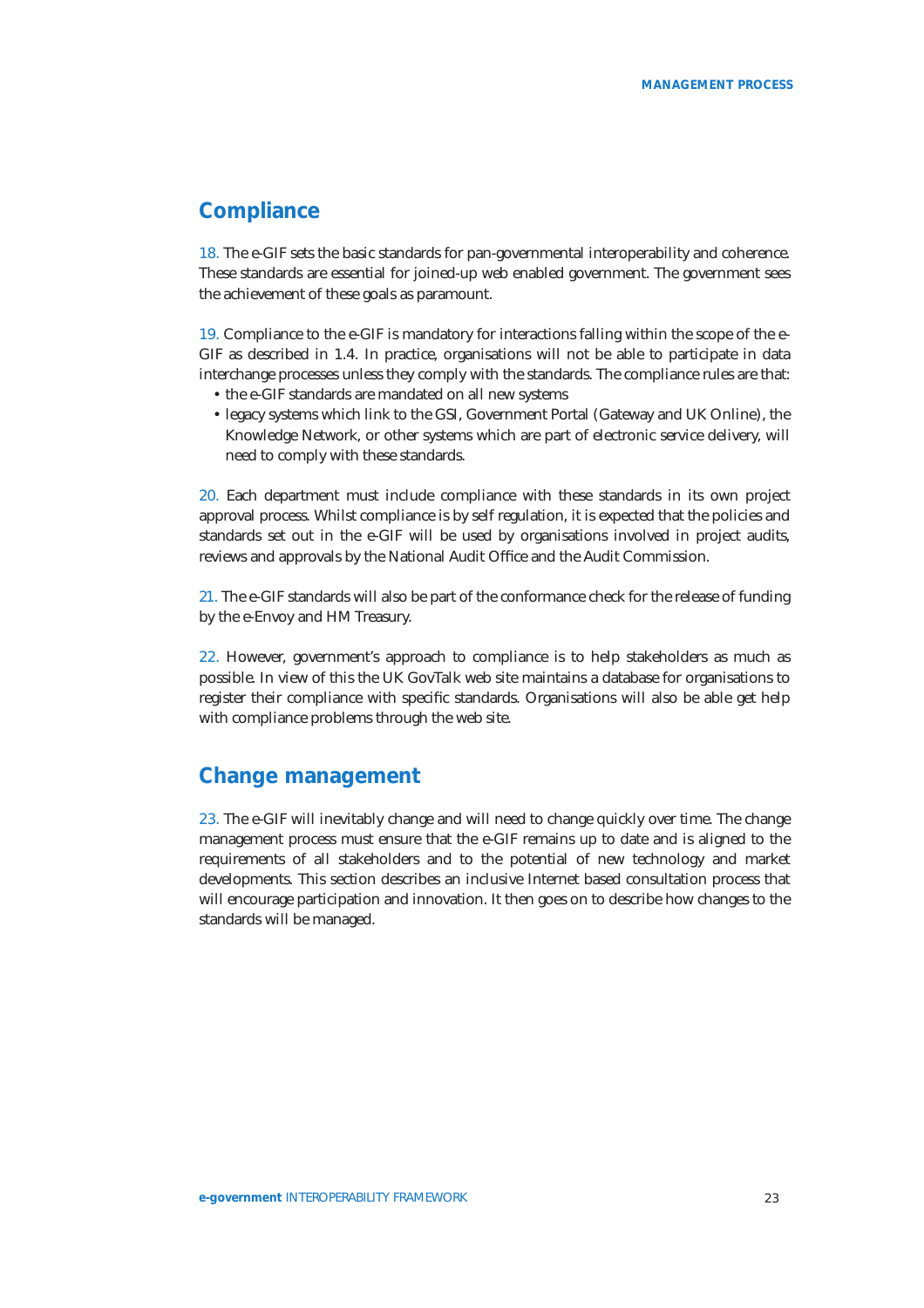# **Consultation and innovation**

24. The overall strategy for Information Age Government identifies three basic forms of dialogue: public sector to public sector; public sector to business; public sector to the citizen. If interoperability standards are to fully support the strategy then they must be open to the widest form of consultation that involves all these players. The e-GIF consultation process will target organisations that are known to be interested in the specific standards, having been identified as participants in the service, or users of existing standards, but will be open to all who may wish to comment. Unsolicited comments and suggestions will be encouraged over the web site. Current distribution lists of e-GIF stakeholders can be found at the web site.

### *Request for Comments (RFC)*

25. All draft policies, specifications and XML schemas will be posted on the UK GovTalk web site with a Request for Comments on the proposed draft or change. Registered stakeholders and members of UK GovTalk will be notified by e-mail of the RFC but the web site offers an invitation to anyone to comment on the draft document. All comments received will be acknowledged and the outcome of the RFC will be published on the site. The RFC process does not preclude unsolicited comments on currently agreed policies and decisions, which are also encouraged.

### *Request for Proposals (RFP)*

26. Where the RFC process asks for comments on proposed solutions, the government also requests innovative solutions to problems where the solutions are not clear. In this case, a Request for Proposals will be posted on the web site, outlining the requirement. The aim is to attract innovation and the most cost-effective solution to the problem, using the worldwide industry and the population base. If a particular proposal is taken forward, this will be published on the site.

### *e-GIF standards change management cycle*

27. A proposal for a new standard may come from any stakeholder, including industry, who has identified an opportunity for interoperability. Examples may be the identification of a new process for the government portal or an unsolicited proposal through the UK GovTalk web site. If the proposer can produce a clear requirement that the UK GovTalk team can progress then a draft standard will be prepared. Otherwise the Request for Proposals process will be activated to generate a candidate proposal.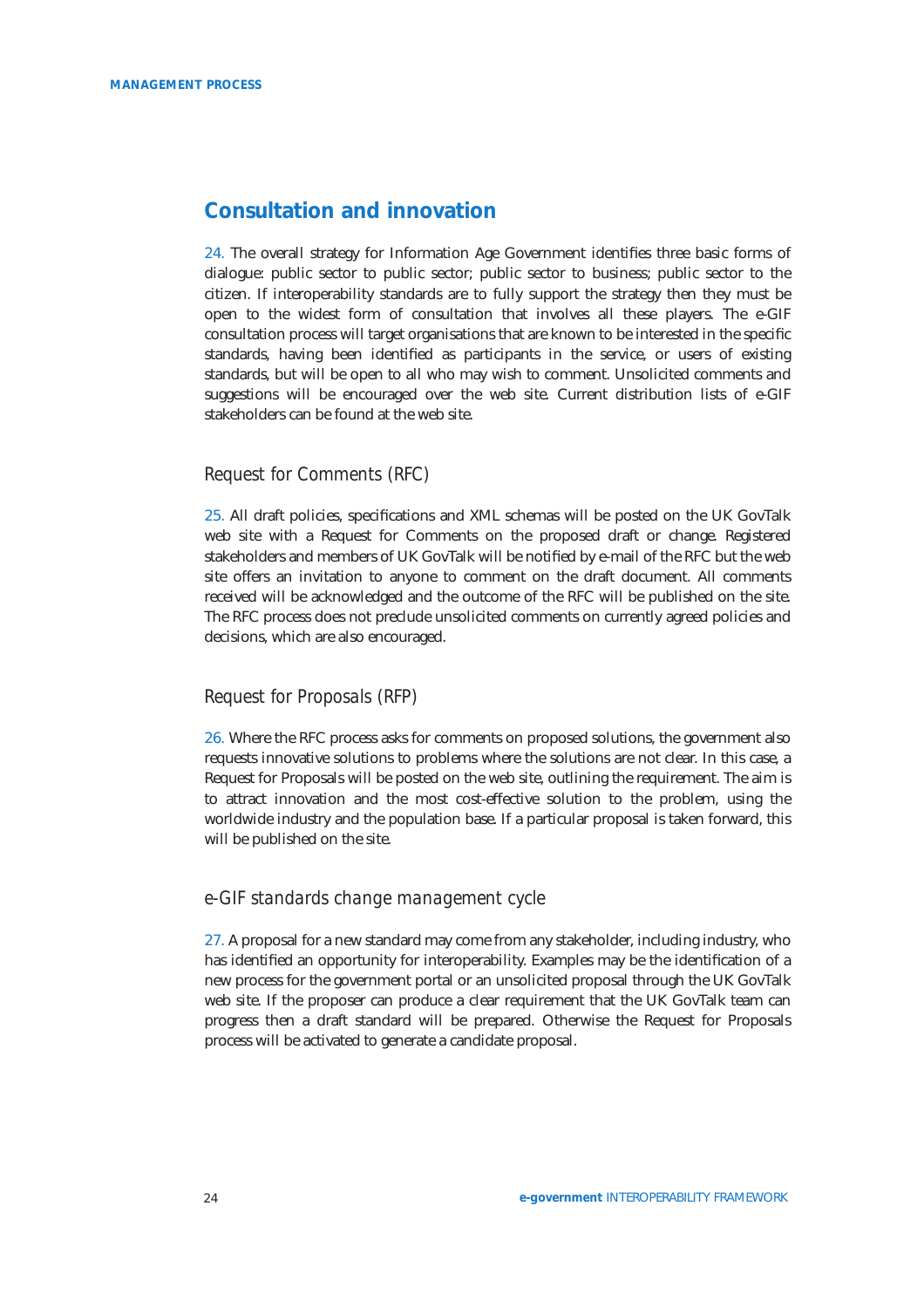28. The proposed standard is then published on the Internet for open consultation with a Request for Comments with a deadline set by the Interoperability Working Group. All the comments are reviewed and the Interoperability Working Group will publish the final version of the standard on the Internet.

29. Following publication, the standard is open to requests for change. The Interoperability Working Group will periodically review standards to assess their take up and value. Anyone may propose a request for change to a published standard, which enters the consultation/ comment/ review/ publication cycle. The processes are illustrated in the figure below.

30. An important feature of the change management process is that members of UK GovTalk and registered users of standards are e-mailed with proposed changes to the standards.